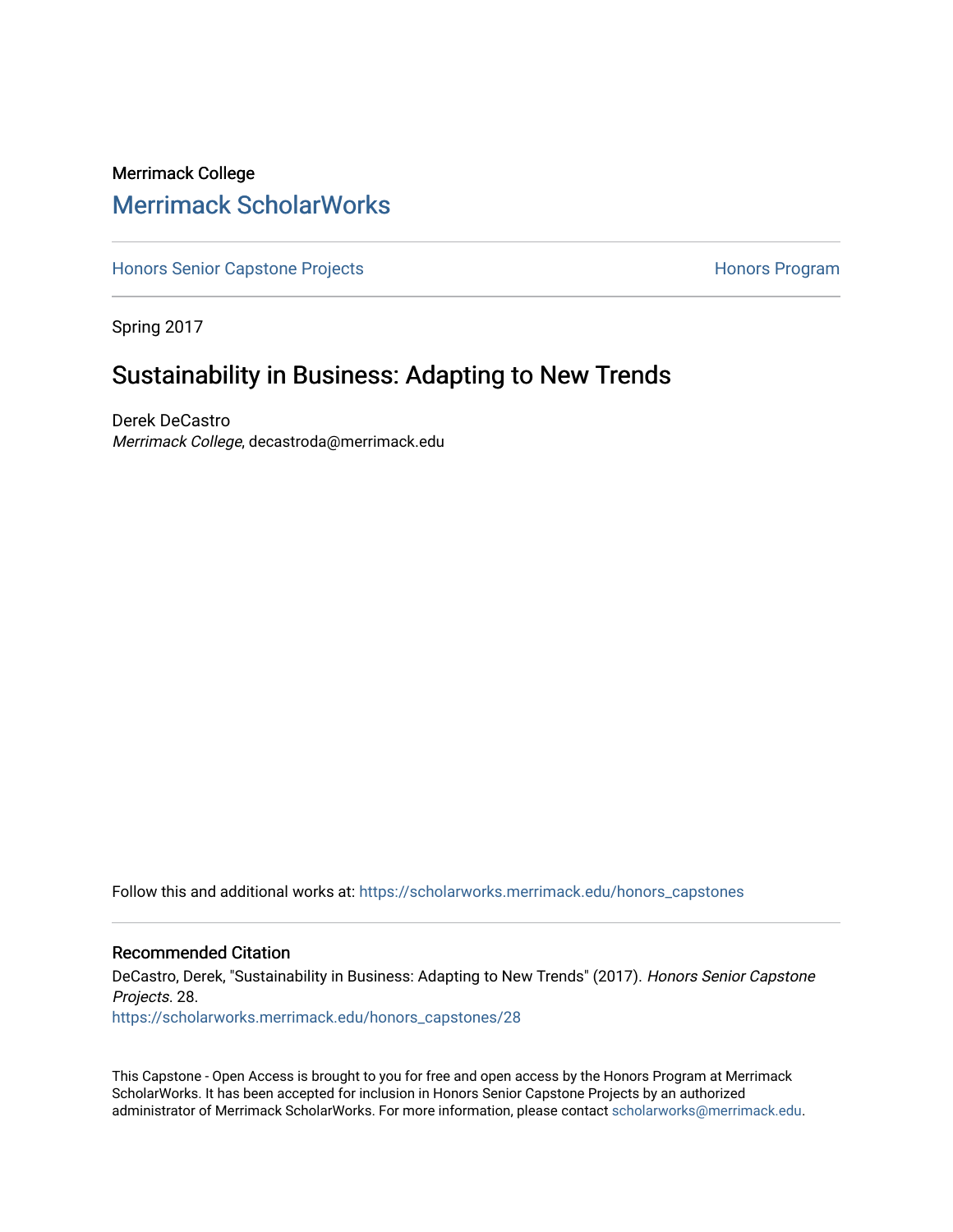# SUSTAINABILITY *IN BUSINESS*

Adapting to New Trends

*Derek DeCastro*

*May 2017 | Honors Capstone*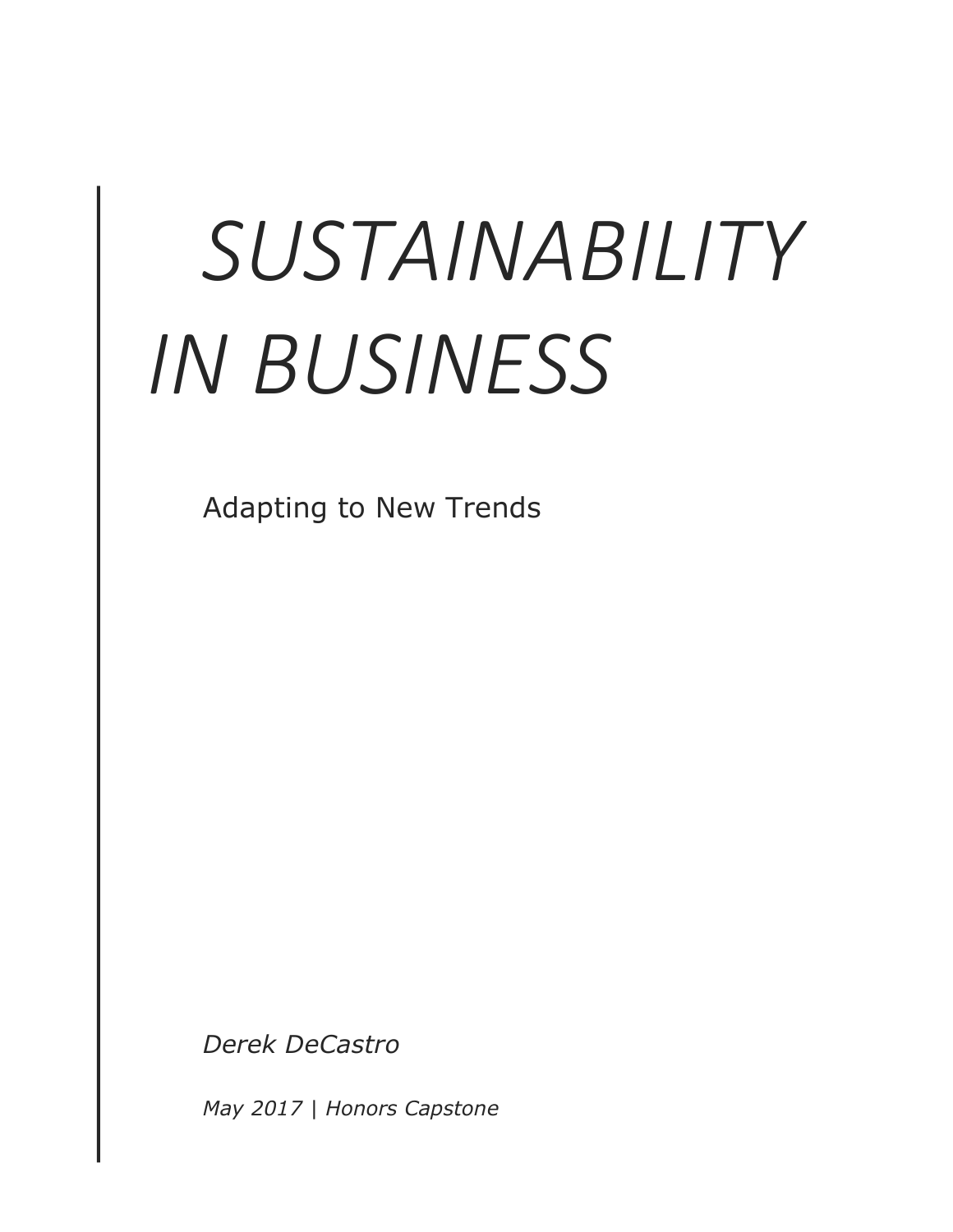# **Table of Contents**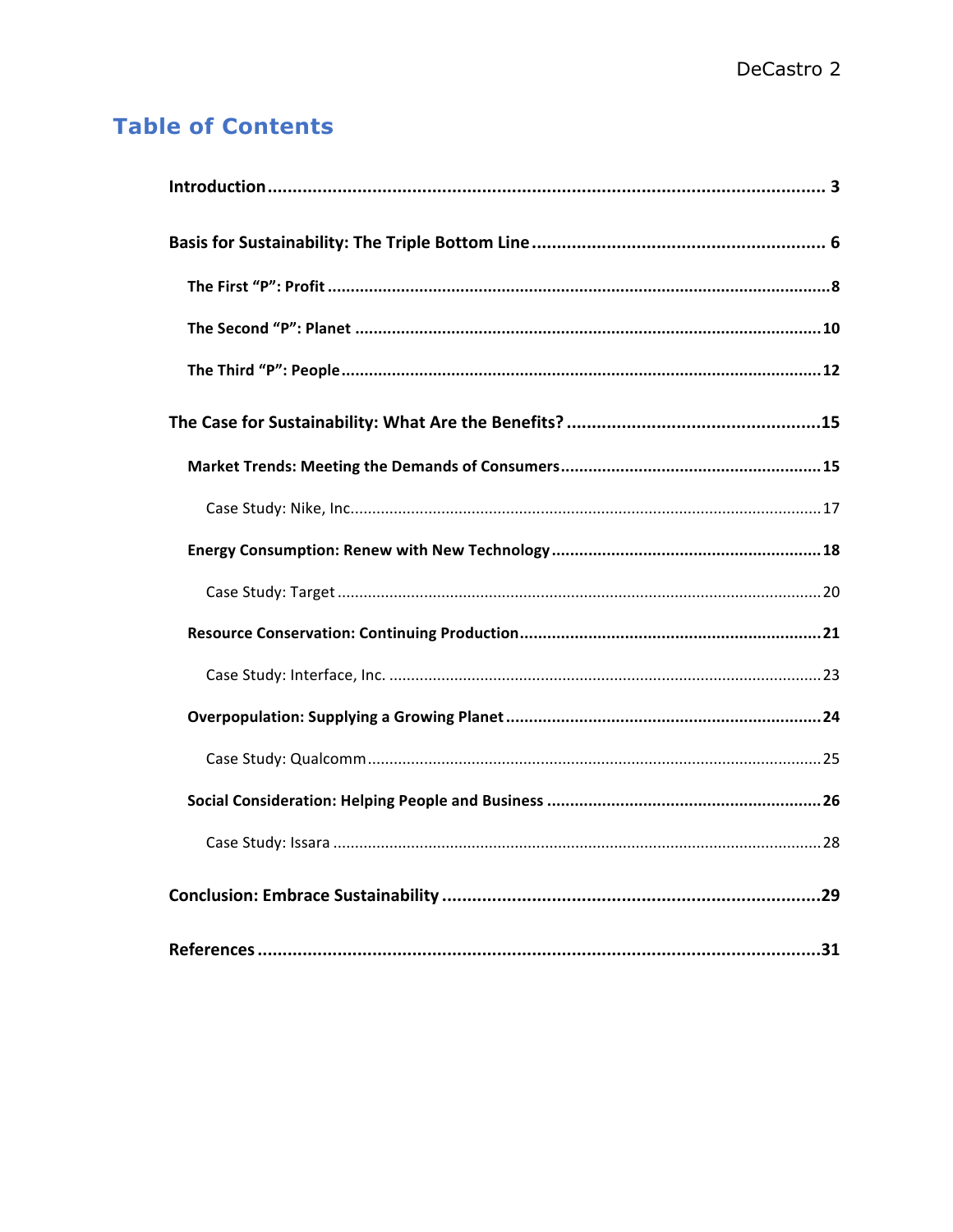# **Introduction**

Technological advancements have been a part of culture since the beginning of humankind. Without the most primitive of technological innovations like the discovery of fire and the wheel thousands of years ago, humanity would not have achieved its capacity to thrive, and possibly even survive, for as long as it has. Discovering the ability to practice agriculture allowed humans to settle in desirable locations instead of remaining nomadic groups that had to travel simply in order to find food. Settling different locations at the founding of agriculture directly led to the creation of civilizations of people rather than small groups of people who relied on each other to survive. The basic foundation for culture, those which include socioeconomic classes and specialized forms of commerce, in virtually all societies stems from the creation of permanent settlements. Specializing in certain trades and services only furthered technological advancement, leading those who practiced craftsmanship and provided services to commodify and sell their products and services.

The Industrial Revolution in the early 1800's led to the commercialization of goods, beginning a sudden leap forward in production and creation. This era, though, jumpstarted the mass consumption of natural resources. Throughout history, people and societies have crafted innovation upon innovation to continuously further the progress of humanity. While technology has overwhelmingly benefited humankind, it has also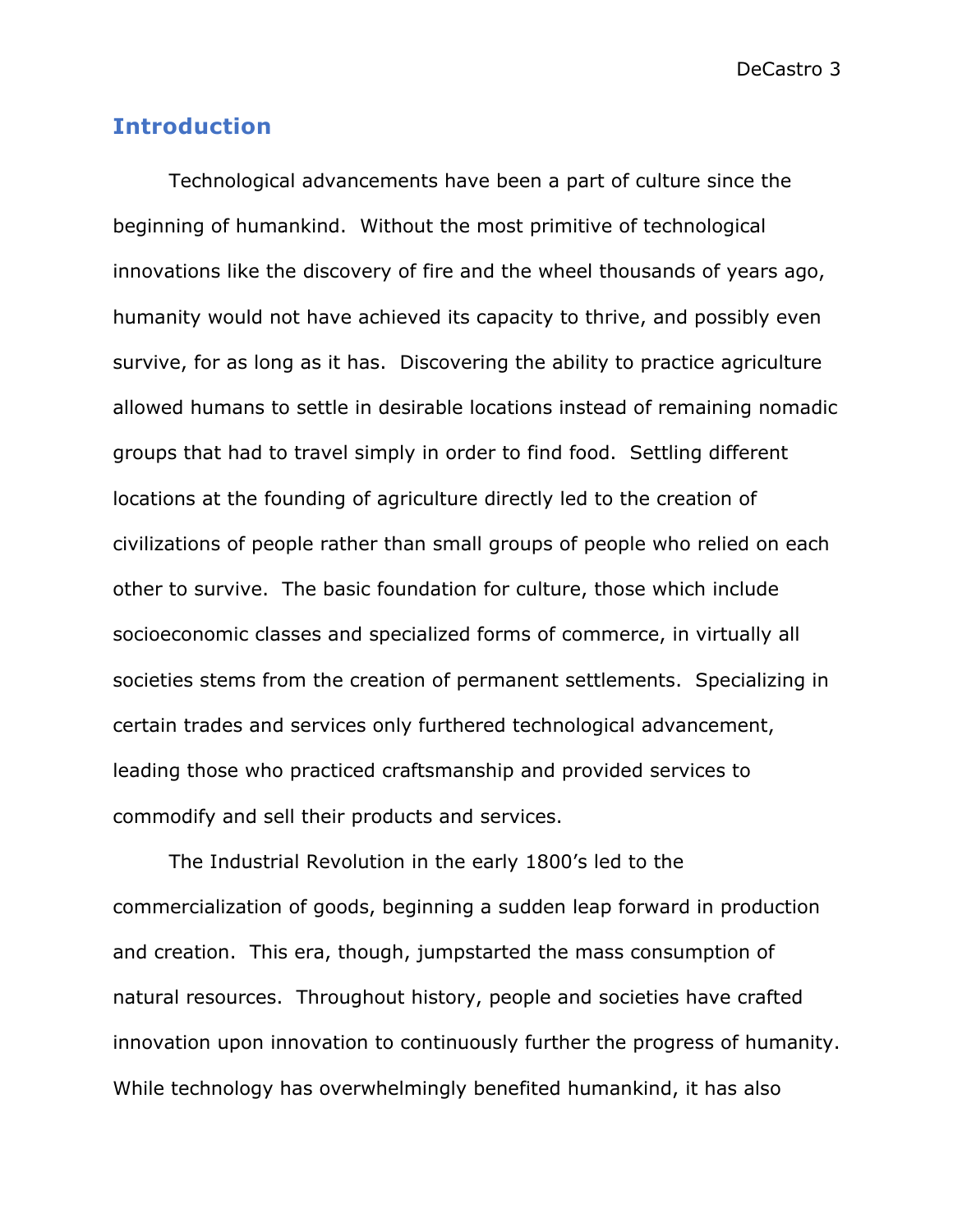generated strains on the environment that technology should address. With regards to the natural environment, the ability to sustain humankind has become a significant stressor due to the Industrial Revolution.

The Environmental Protection Agency defines environmental sustainability as "the ability to maintain or improve standards of living without damaging or depleting natural resources for present and future generations" (2013). Sustainability should not involve making radical life changes, nor should it impinge upon the quality of life to which people have become accustomed. However, working towards sustainability and implementing it as a goal in further advancements can aid those who do not have the luxuries and amenities that others may have. Some parts of the world, in particular the United States, are significantly more technologically advanced and have greater access to a wider variety of necessities and conveniences than other underdeveloped regions, such as much of Africa or southern Asia. These technological advancements and amenities that highly developed regions possess are at the cost of ecological strain and natural resource depletion.

The quality of life that people in developed countries experience cannot be sustained for future generations or achieved in lesser developed parts of the world at the rate that resources are being extracted from the environment. Natural resources include items that are directly consumed by humans, including fossil fuels like oil and natural gas, natural vegetation like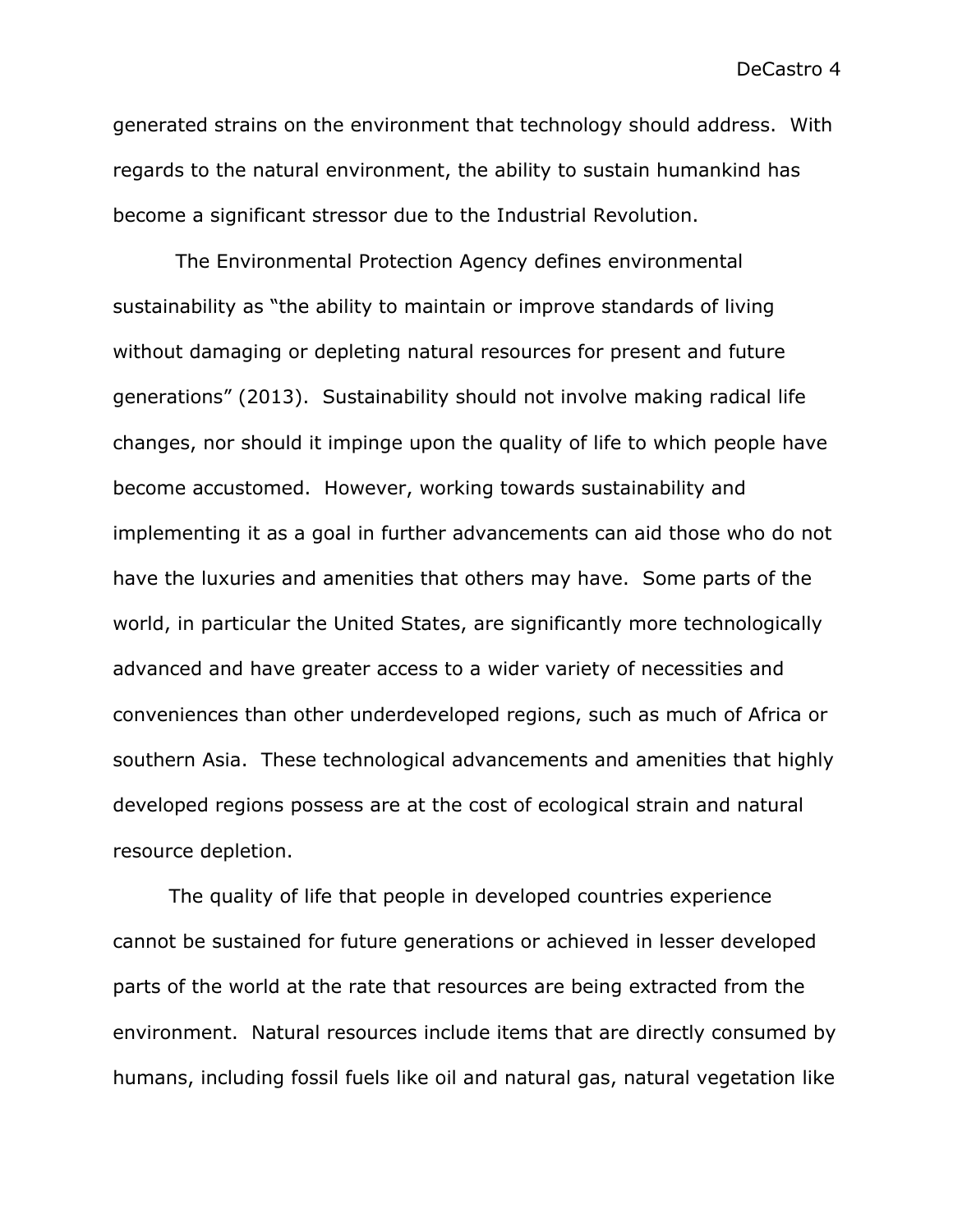lumber, animals, and water, according to the New World Encyclopedia (2013). Although the use of natural resources is not inherently harmful, not all natural resources, such as oil and water, are renewable, thus being finite and capable of being depleted beyond retrieval. Certain resources can also be termed as ecosystem services, which the National Wildlife Foundation defines as "any positive benefit that wildlife or ecosystems provide to people" (n.d.). Examples of ecosystem services are trees converting carbon dioxide into oxygen and erosion and flood control on the banks of water bodies. These resources are at the greatest risk for being overused to the extent that humans may never use them again.

Natural resources which are capable of regeneration and consistent usage are referred to as renewable resources. In aiming for sustainability, the more widespread use of renewable resources holds substantial promise. The use of renewable sources can help to reduce human's dependence on other sources that may not sustain themselves. Through technological advancements, humans are capable of capitalizing on the ability of some resources to renew themselves, both in terms of prosperity and in sustaining a particular quality of life. Since innovation has been such an integral part of human culture for thousands of years, the market for technological advancement has gained even more ground. Not only would greater reliance on renewable resources reduce strain environmental strain from nonrenewable resources, but emphasis on renewable resources could create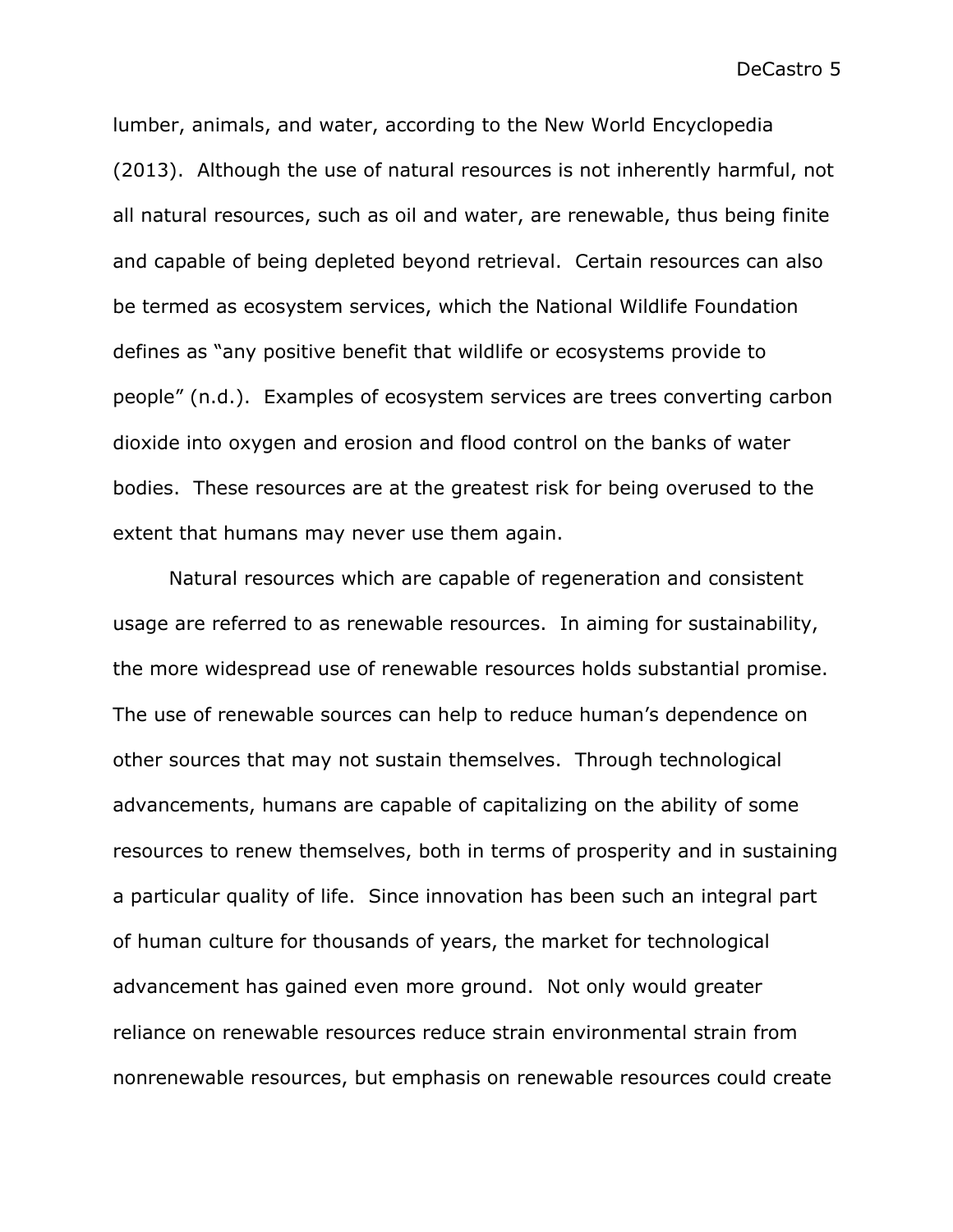a more sustainable business market along with a more sustainable quality of life and future for generations to come. Reducing the potential for running out of certain resources would contribute to a more prosperous, sustainable future.

A multitude of resources that are used on a daily basis around the world are currently managed unsustainably, including sources of energy, food, water, and ecosystem services, and hold significant potential to be switched to renewable resources. Rather than relying on fossil fuels, which also result in ecosystem disturbance and pollution, natural sources of energy like the sun and wind that will not deplete can be harnessed to provide a constant supply of energy. Alternatives to water and food source consumption allow for future generations to access these necessary resources without worrying about their availability. Striving for sustainability and incorporating it into individual livelihoods and business models will lead to a more secure and desirable future for generations to come.

## **Basis for Sustainability: The Triple Bottom Line**

Environmental sustainability is a concept that businesses should incorporate in order to maximize production, increase competitiveness in their respective markets, and enhance their longevity. To address and incorporate environmental and sustainability concerns into business practice, a concept call the triple bottom line was developed by John Elkington. As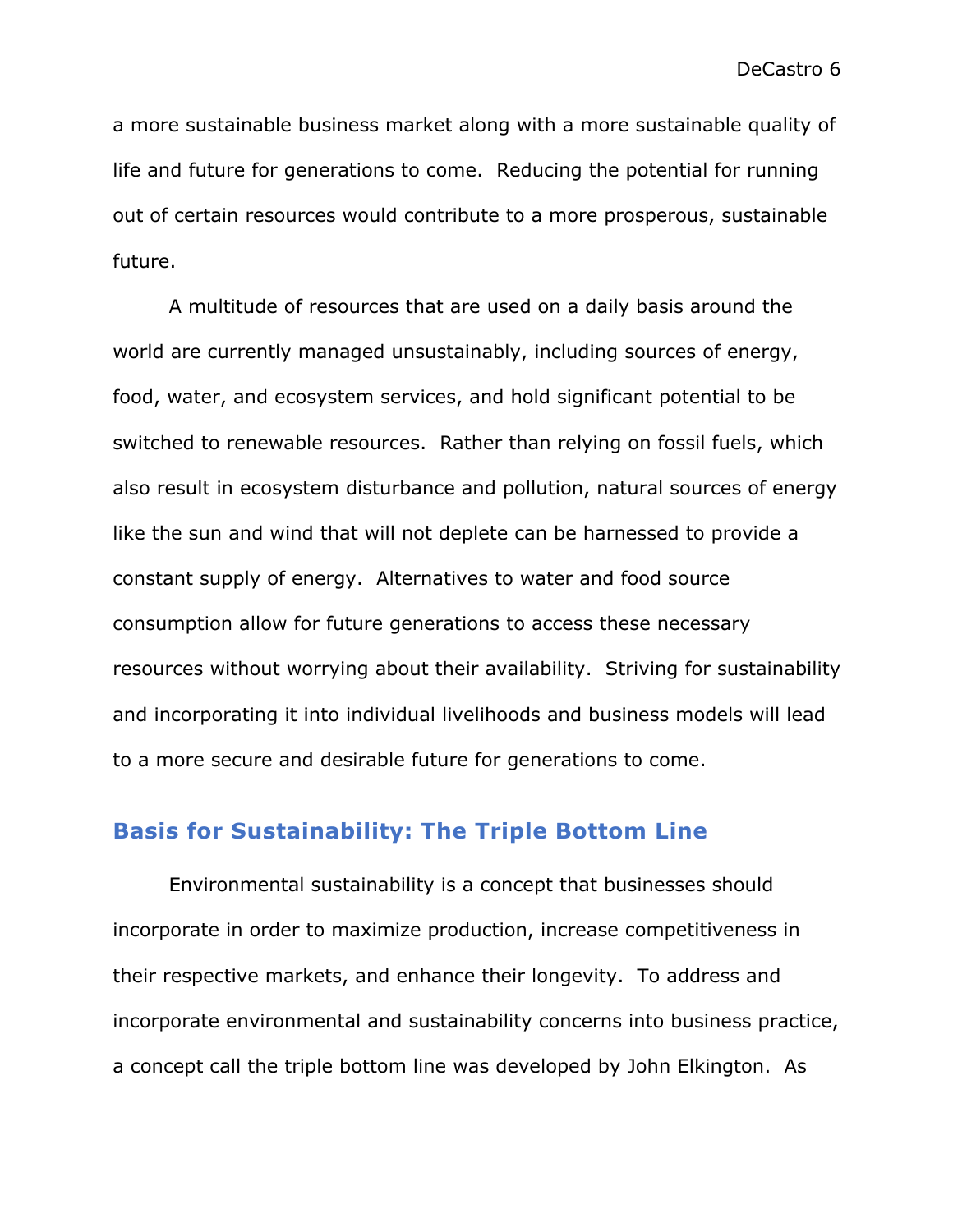Timothy Slaper and Tanya Hall explain for the *Indiana Business Review* (2011), Elkington contrived the idea of the triple bottom line to include three primary factors: economic, environmental, and social, commonly referred to as the "three P's" as profit, planet, and people (p. 4). Businesses that emphasize these three factors equally instead of financial gain and superiority, they argue, attain better success both in the short and long term. Although the triple bottom line cannot be measured entirely in a single unit, for example providing a monetary value to social and environmental success, striving to maximize environmental and social profitability creates a greater potential for a business to adhere to environmental regulations and maintain a positive public relation.

The triple bottom line is a universally applicable business model that yields great potential for a business to not only succeed but to excel in its market. With how innovative different technologies are presently, from selfdriving cars coming closer to mass-production to having the entirety of the Internet in one's hands via smart phones to drones delivering packages instead of UPS and FedEx, the traditional business model of maximizing rates of production to maximize profits by any means necessary is no longer sustainable, both in terms of environmental constraints and practicality. Because technology is changing at such a rapid rate, faster than any other point in human history, businesses and companies must utilize new strategies to properly adapt to the changing of the times. Adopting the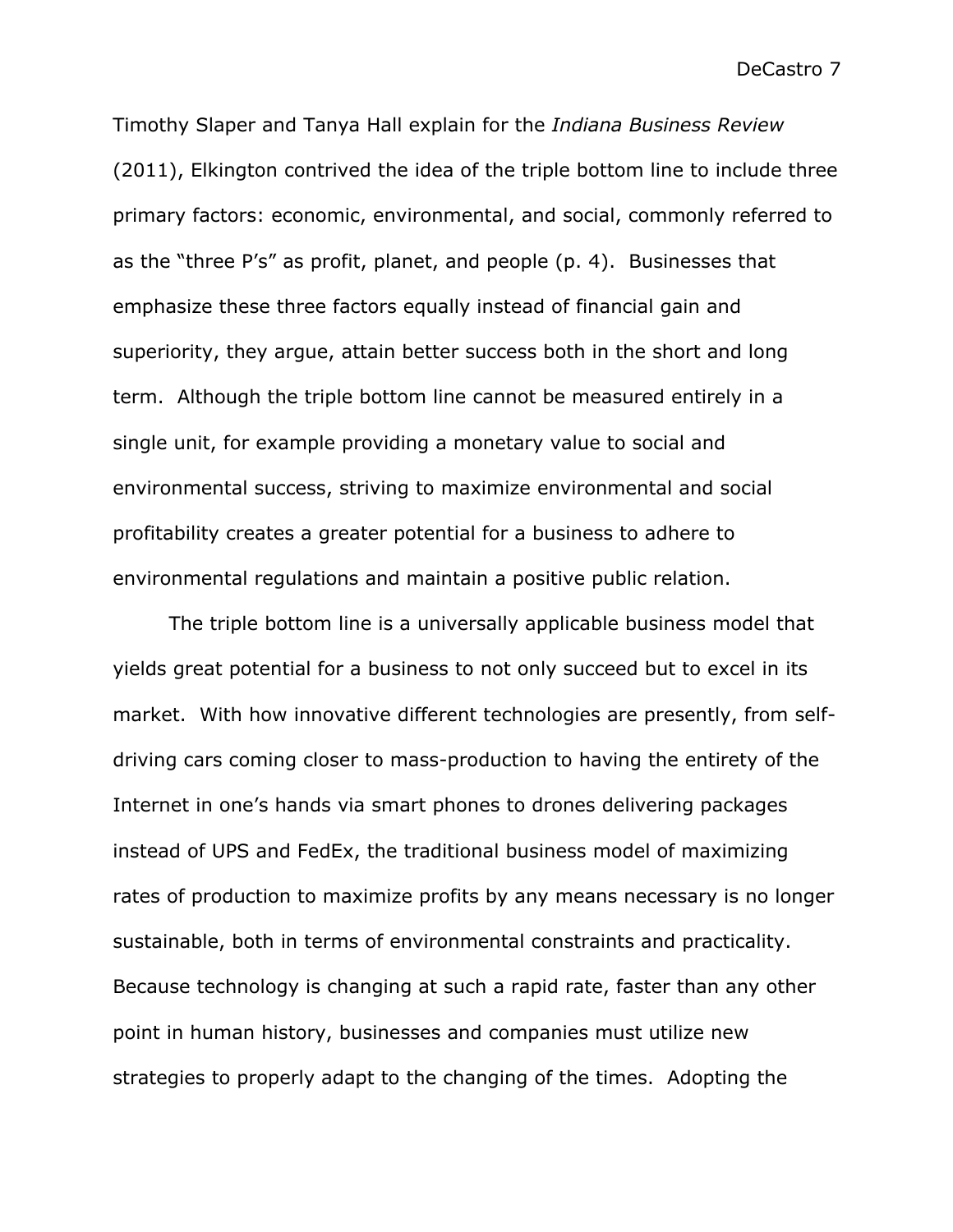triple bottom line would allow businesses to develop and adapt to these changes more efficiently and in a manner that would create greater opportunity for further growth and development. Addressing social and environmental factors, rather than only the economic and financial factors of business, would be a practice that will also help to generate technological and practical innovation for the company or business.

# *The First "P": Profit*

Profit is the ultimate goal of the overwhelming majority of businesses. Aside from nonprofit organizations, many businesses function to continue earning money in order to grow and become more widely successful. The concept of "profit" has been ingrained in human and business culture for centuries. In the article "Daily Life in Ancient Mesopotamia" (2014), Joshua Mark explained how economics and business was carried out between the Tigris and Euphrates Rivers. This civilization, founded over 8,000 years ago, is widely believed to be the first major civilization that could resemble modern cities and countries. Based between these two rivers in southwestern Asia, Mesopotamia was a goldmine for the foundation of modern societies. In Mesopotamia, people began doing work beyond standard survival procedures like their hunting and gathering predecessors. Businesses here, as Joshua Mark wrote (2014), originated as a means of survival. People worked as laborers, both enslaved or freelancers, religious figures, farmers, craftspeople, educators both of schooling and of trades,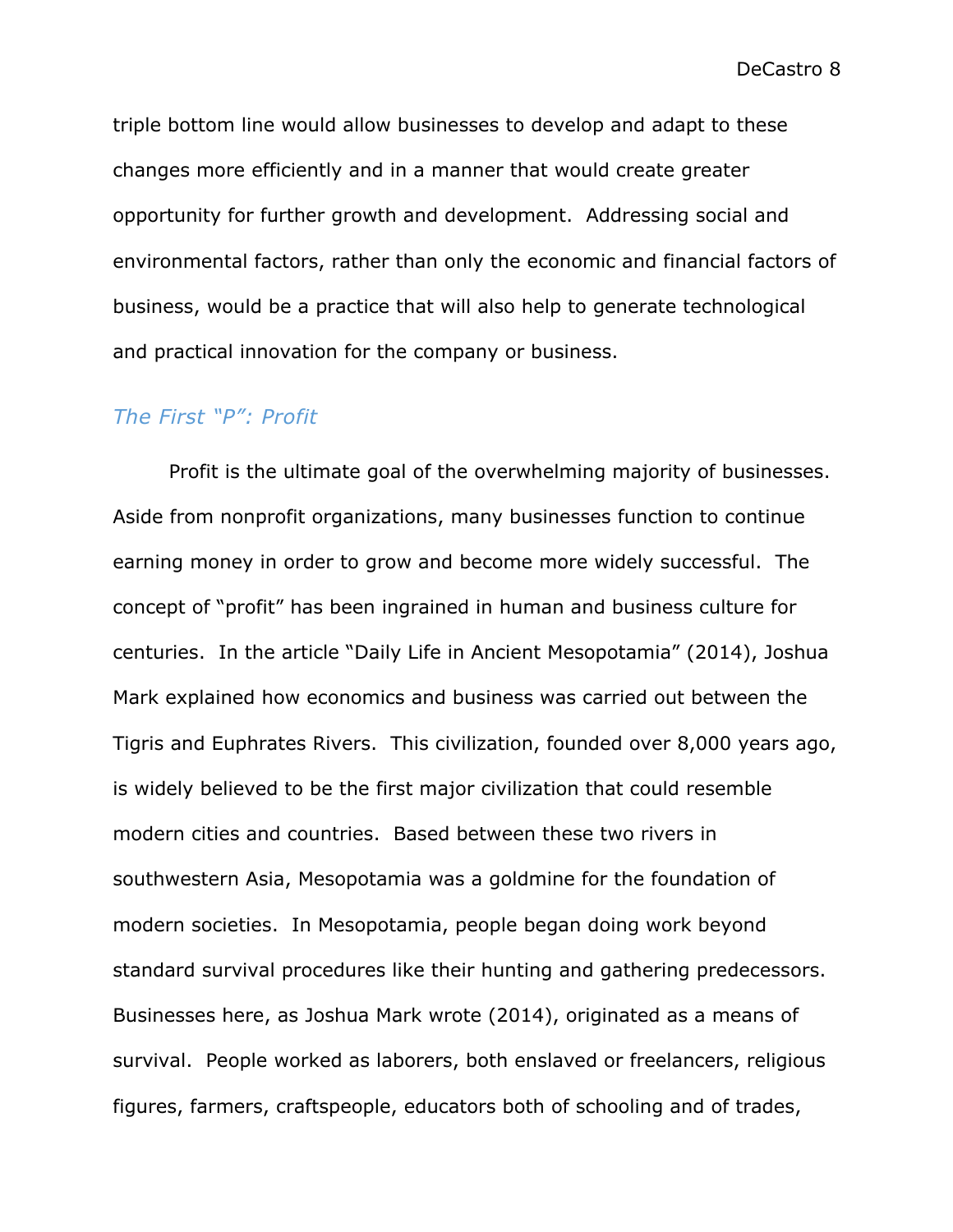merchants, and a multitude of other potential occupations. However, the main goal was to profit in order to feed one's family and to maintain or enhance their social status. The idea of running businesses for profit, consequently, is as ancient as the first real civilization of humankind.

Striving for profit is not and should not be an inadmissible or undesirable quality of any business. After all, the goal of many businesses is to make a profit and excel financially. However, prioritizing profit over other factors like environmental and social concerns creates substantial limitations for a business. Nonprofit organizations exist commonly as charitable foundations and are capable of thriving without aiming to make a profit beyond what is necessary for total functionality. While not all businesses can function as nonprofit companies, emphasizing profit as the only motivation or drive for creating and substantiating a business is not a reliable route. By focusing too much on profit but not other factors, a business cannot sustain itself long-term, especially with respect to the incredible rate of technological innovation. Some influencing components of profit, as Slaper and Hall wrote (2011), include company revenue, cost of underemployment, and job growth. These components may deal with expenses, income, or taxes. Understanding and addressing environmental and social factors, companies can further put their profit to better use. The correlation between profit increase and the other two factors will be explained in greater depth in the following sections of the "three P's."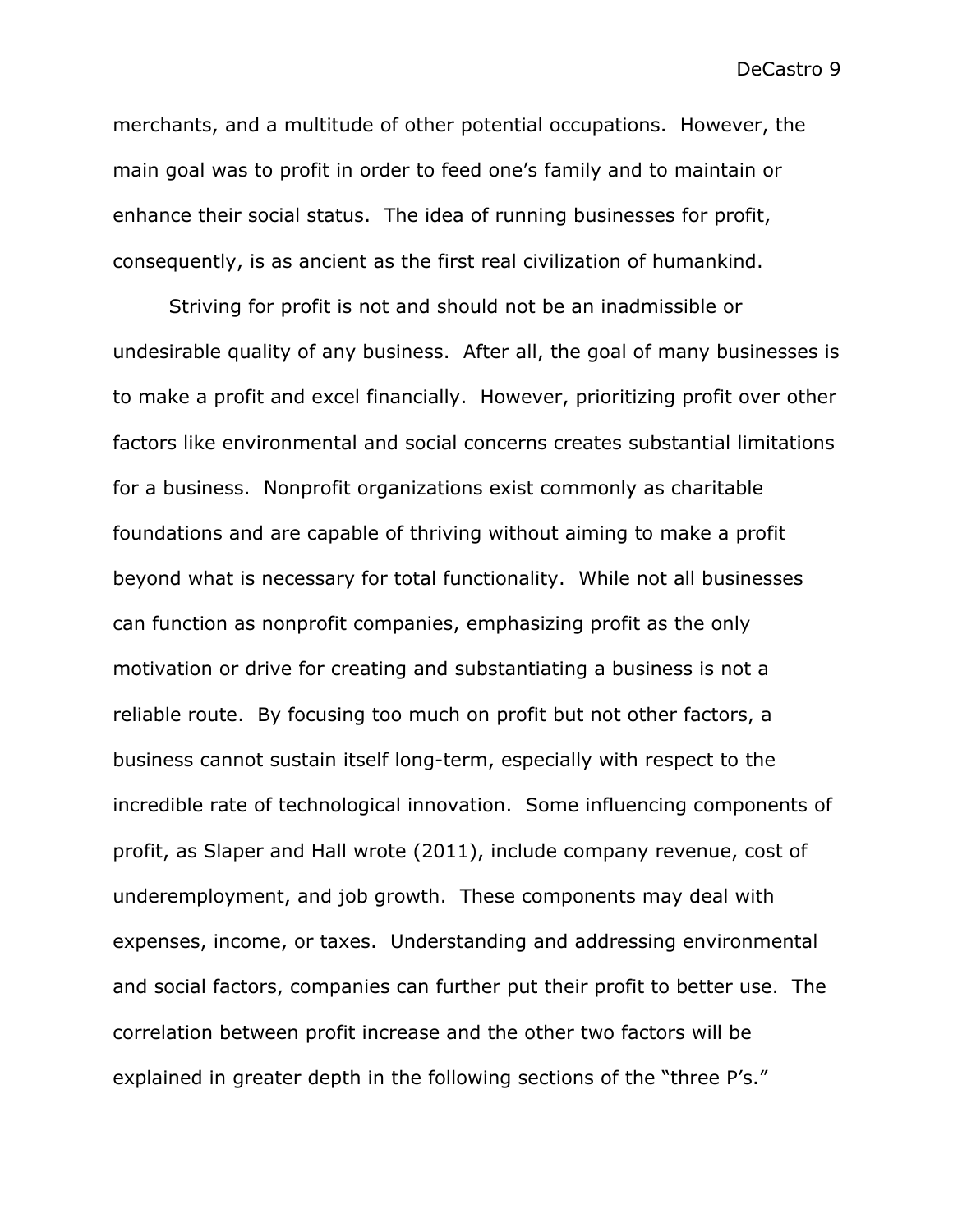# *The Second "P": Planet*

Emphasizing environmental concern, or "planet," is the second component of the triple bottom line. The environment is able to provide services for humans to consume, both directly and indirectly. As businesses and commerce have developed over time, reliance on these ecosystem services have also increased. Where agriculturalists, merchants, and craftspeople most frequently made use of whatever raw materials they could get their hands on (Mark, 2014), businesses today use both the raw materials and their derivatives, such as electricity derived from burning refined fossil fuels or reshaping and redefining the basic properties of raw materials in order to create a product. Since the beginning of the human race, people have been entirely dependent upon the environment's ability to provide materials and services for them, and businesses are no different.

The impact that humans and businesses extends beyond the extent at which resources and materials are extracted and used. The consumption of materials and the results from consumption can have significant impacts on the environment just as the actual extraction can. Several impacts on the environment, put forth by Slaper and Hall (2011), stem from the use of materials rather than their extraction. For example, atmospheric pollution and chemical increases in air are a common effect from the burning of fossil fuels, such as sulfur dioxide and nitrogen oxides. From regularly inhaling such pollutants, people may succumb to a variety of respiratory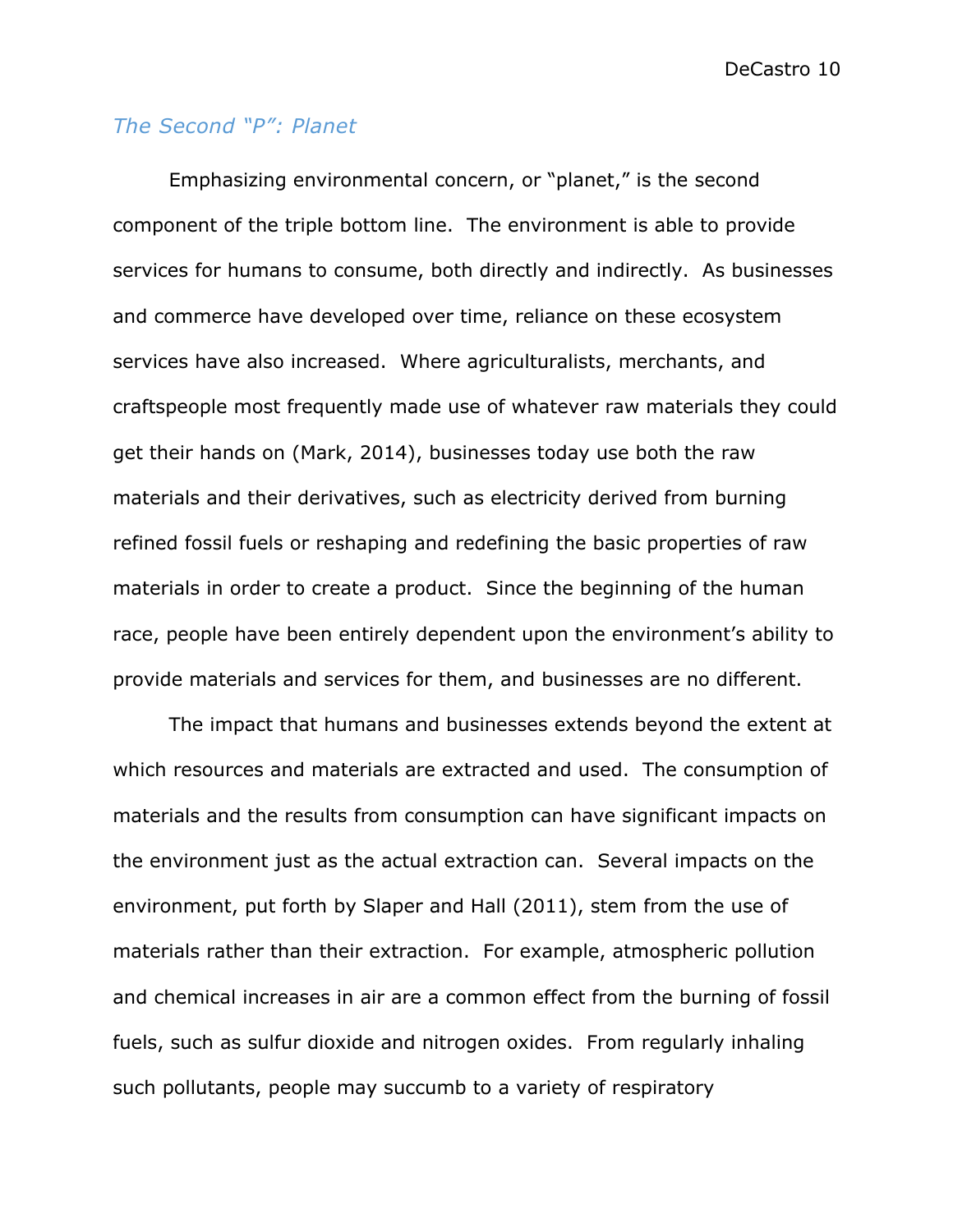complications. The persistent burning of fossil fuels, which was the largest source of energy in 2015 at 81.5% of all energy consumed in America according to the US Energy Information Administration (2016), is depleting its resources. Therefore, not only is a finite resource still being consumed at massive rates with renewable alternatives readily available, the air that gets breathed in by humans throughout the United States and entire world and the atmospheric layer surrounding the planet is constantly being filled with harmful chemicals and substances. Another consequent of environmental degradation through consumption is poor land management strategies. The capacity for natural land surpasses its ability to provide us with water, fuel sources, and food. Important functions that can be lost from land degradation include the inability to grow food due to soil degradation, unclean air from deforestation, and poor land and soil adherence and erosion control. Maintaining a high land quality is imperative not only for the sake of biodiversity and other species, but humanity will have to learn to live with a quality of land that is far less fruitful and providing than what its ancestors could access.

Overdrawing resources from the natural environment places strains on it that consequently affect the ability of humans to thrive. Businesses are entities that would benefit both themselves and the general population should they incorporate environmental management strategies and emphasize environmental concern into action plans. Reliance on the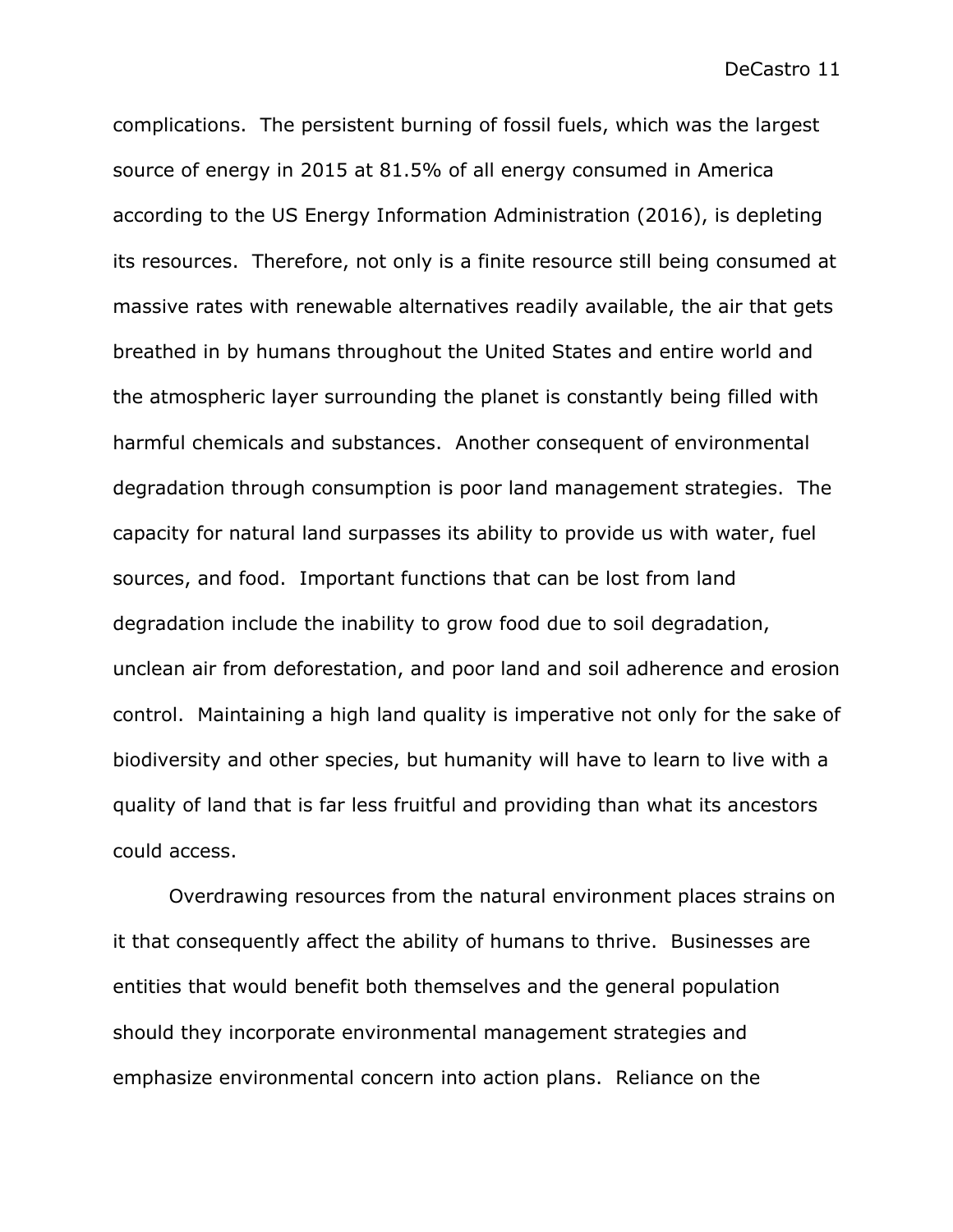environment for natural resources has only increased with increased population and increase demand for products and services. For example, saving money is a concept that many businesses can rally around. Environmental consciousness opens up several opportunities to cut back on expenses. The cost of energy, whether it is transportation, lighting a facility, or using equipment, is a daily expense. However, renewable forms of energy can be implemented to reduce long-term costs. Technological innovation in recent years has led to feasible renewable energy in the form of solar and wind energy. Financial savings also come from locally sourced products. In short, materials purchased and retrieved from more local sources, rather than shipping across long distances, can both reduce spending costs on for transportation of supplies and environmental stress from supplies being more readily available. The advent of such new technologies as alternative energy sources and substitutes to different types of resources to use has created a great potential to divest from the commonly used unsustainable sources. With several other financial and ecological benefits from businesses arising from environmental consciousness, businesses can also enhance their social image and public relations.

# *The Third "P": People*

Social measures encompass an array of factors that relate to human welfare and involvement. To address the social factors of commerce, a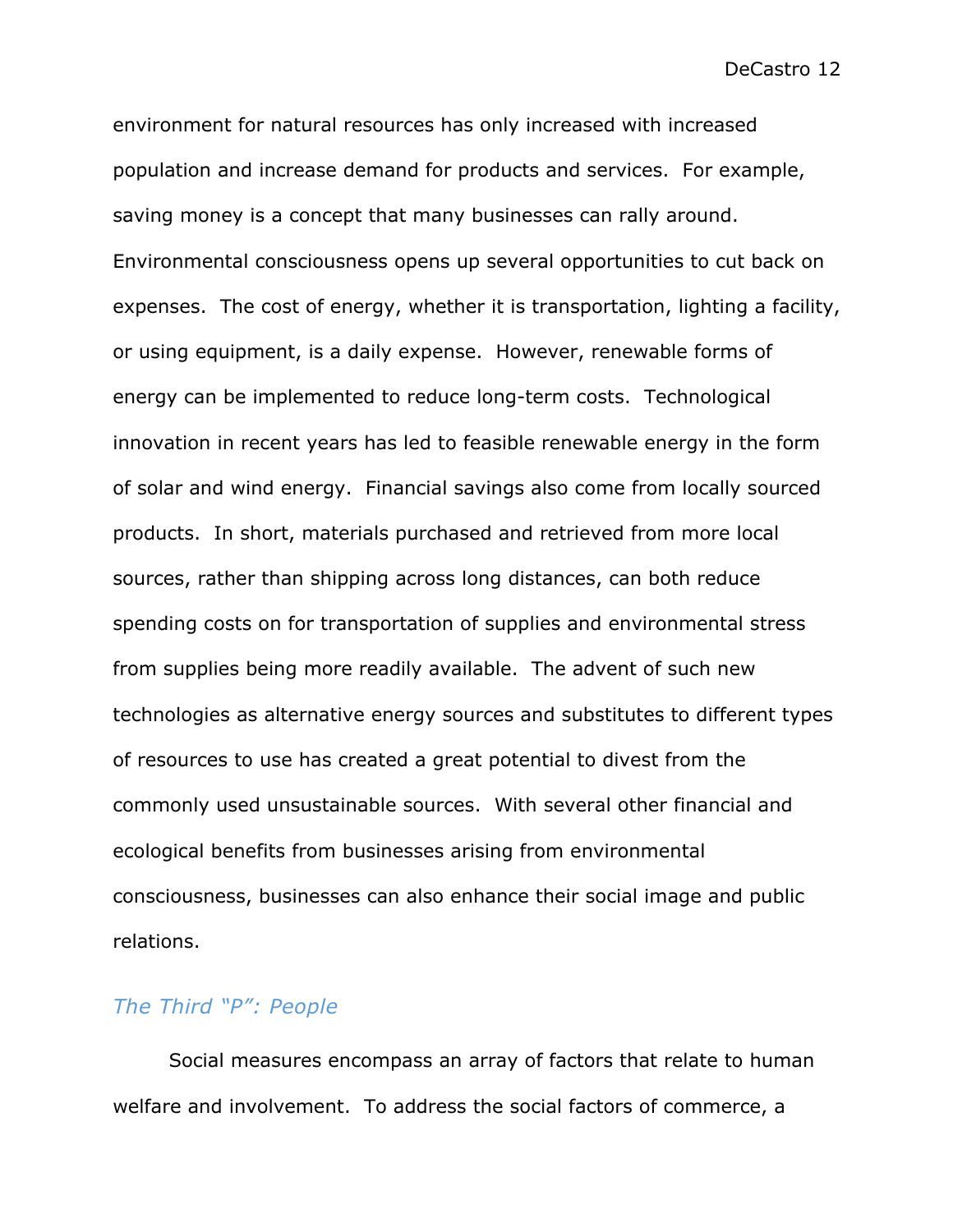business must understand the needs of its employees, its customers, and everyone who may be involved in allowing a business to function and sustain itself. As Slaper and Hall explained (2011), some social components of the triple bottom line include family-work balances, unemployment rate, and relative poverty. Ultimately, people are the backbone of any functioning entity. While technological advancements do not appear to have a direct impact on the well-being of people with respect to businesses, workplace safety and job security are integral components of daily human activities. People working around hazardous chemicals and pollutants are put at risk every time they begin their duties. Businesses must learn how to deal with such hazards not only because they can accumulate and negatively impact the environment but pose a direct threat to the people working around them. Addressing workplace hazards can both enhance employee loyalty and satisfaction with the company, while also fostering a public image of a company that cares about its employees.

Social responsibility can generate a positive impact on environmental and financial conditions relating to the triple bottom line. One of the most popular social initiatives that businesses can adopt is the practice of fair trade. The foundation Fair Trade USA defines fair trade as a process of consumption in which the development of a particular product is conducted with ethical standards and where those who provide such products, like coffee farmers and clothing makers, are paid a fair wage directly by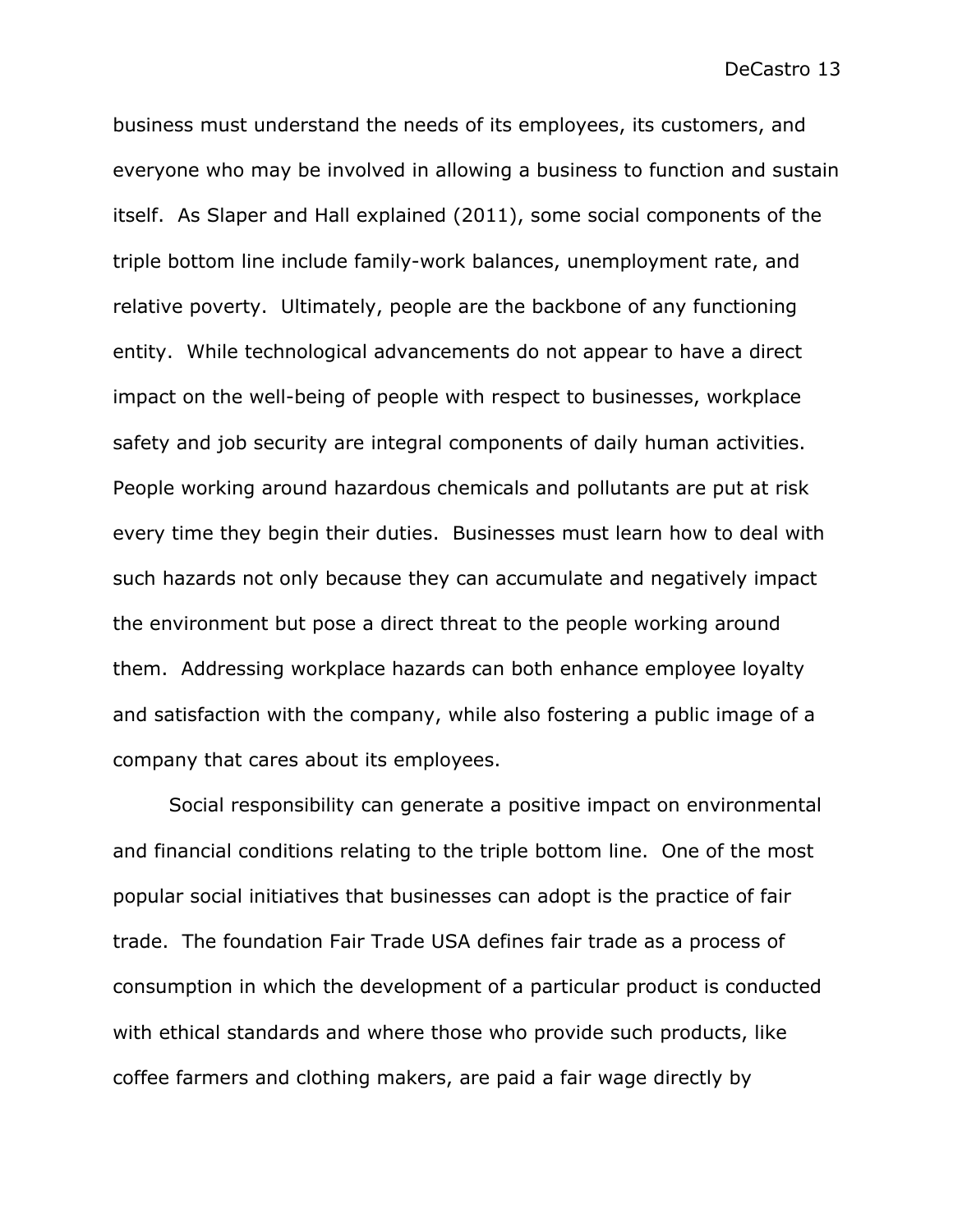consumers without being impinged upon by any type of middleman (2017). For example, coffee has been one of the most widely discussed products in the fair trade movement. In this case, coffee consumed in America, which primarily comes from Latin America (Global Exchange, 2011), is mostly grown by smaller scale farms. Without fair trade policies, those who grow the coffee were being cut off from much of their revenue because of smaller companies that would supposedly contribute to the trade process between the farmers and customers in North America; however, the middleman would take a percentage of the sale, while the farmers who did the actual work received a significantly smaller portion of their due payments. By practicing fair trade, farmers are receiving their full payments and seeing the direct result of their work, as are the communities in which they live. Not only do these practices enhance the quality of life for people who work in more poverty-stricken areas, but environmental degradation is also lessened. Smaller scale farms that can persist through fair trade eliminate the need to convert land for farming or manufacturing by being more productive in smaller surface areas. The social component of fair trade is furthered because, by contributing to the well-being of lower income areas, less developed communities can use the financial gain to better living conditions and access to proper medical, educational, and financial resources.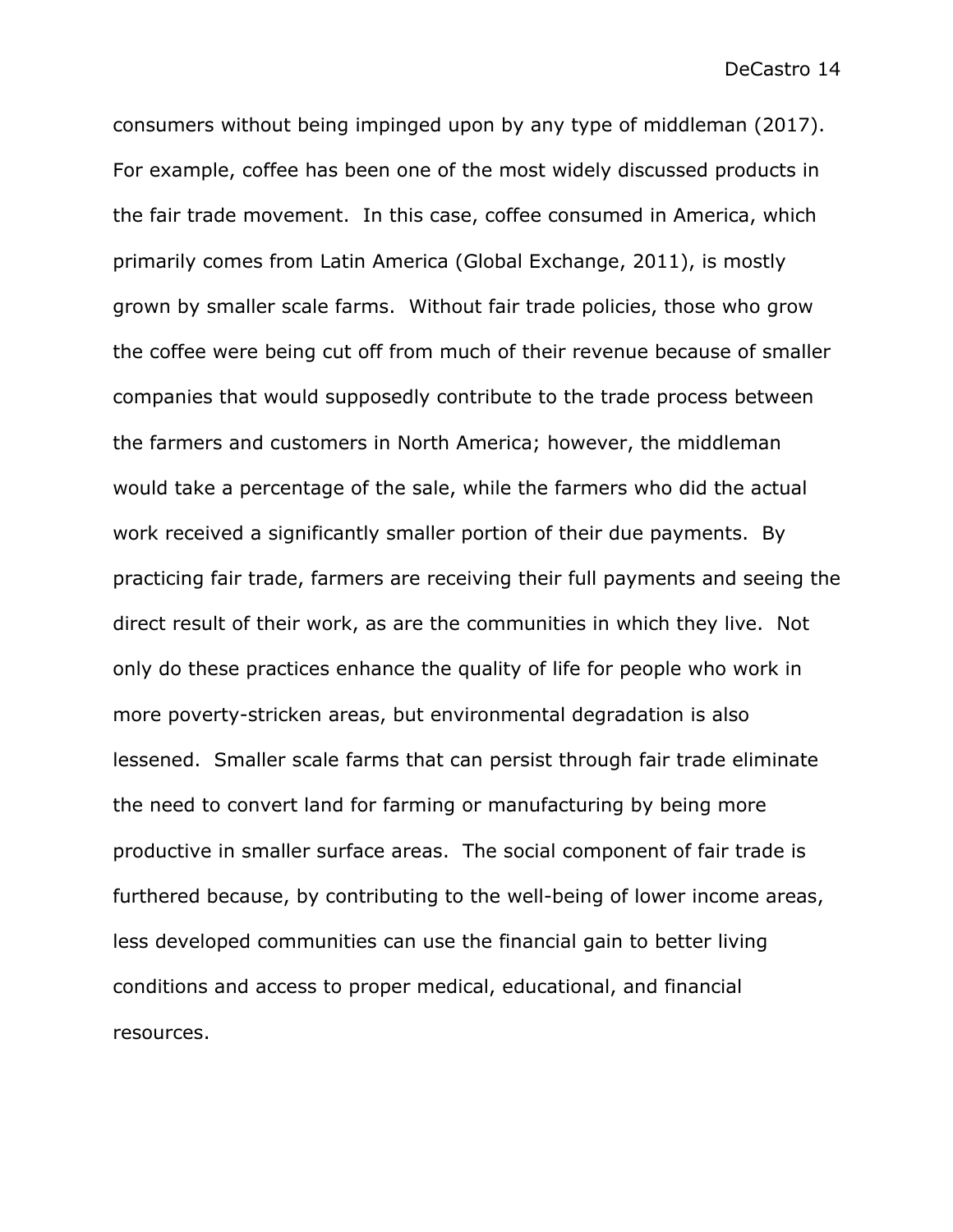# **The Case for Sustainability: What Are the Benefits?**

Environmental sustainability is a practice that will become a necessary contributing factor to the success of businesses in the near future. With how rapidly technology is changing, companies must find ways to adapt to the new markets. The mark of a successful business is one that is capable of being flexible and adapting to market changes and demands, consumer and employee needs and patterns, and understanding and integrating technological advancements. Many of these changes, consequently, are arriving at a point in time in which the need for environmental concern has never been greater. Several aspects of the natural environment are on the brink of crisis, including human overpopulation, deforestation, resource depletion, and land degradation. With the pertinence of environmental concerns in today's society, taking action to address such concerns will help to increase the longevity of the natural environment as well as the ability of businesses to sustain themselves. The benefits of environmental sustainability as a focal point of business strategy and recommendations for implementation for the issues that are addressed will be explained in the following sections.

## *Market Trends: Meeting the Demands of Consumers*

Successful businesses and companies are those that are capable of effectively adapting to shifts in markets and trends. One of the fastest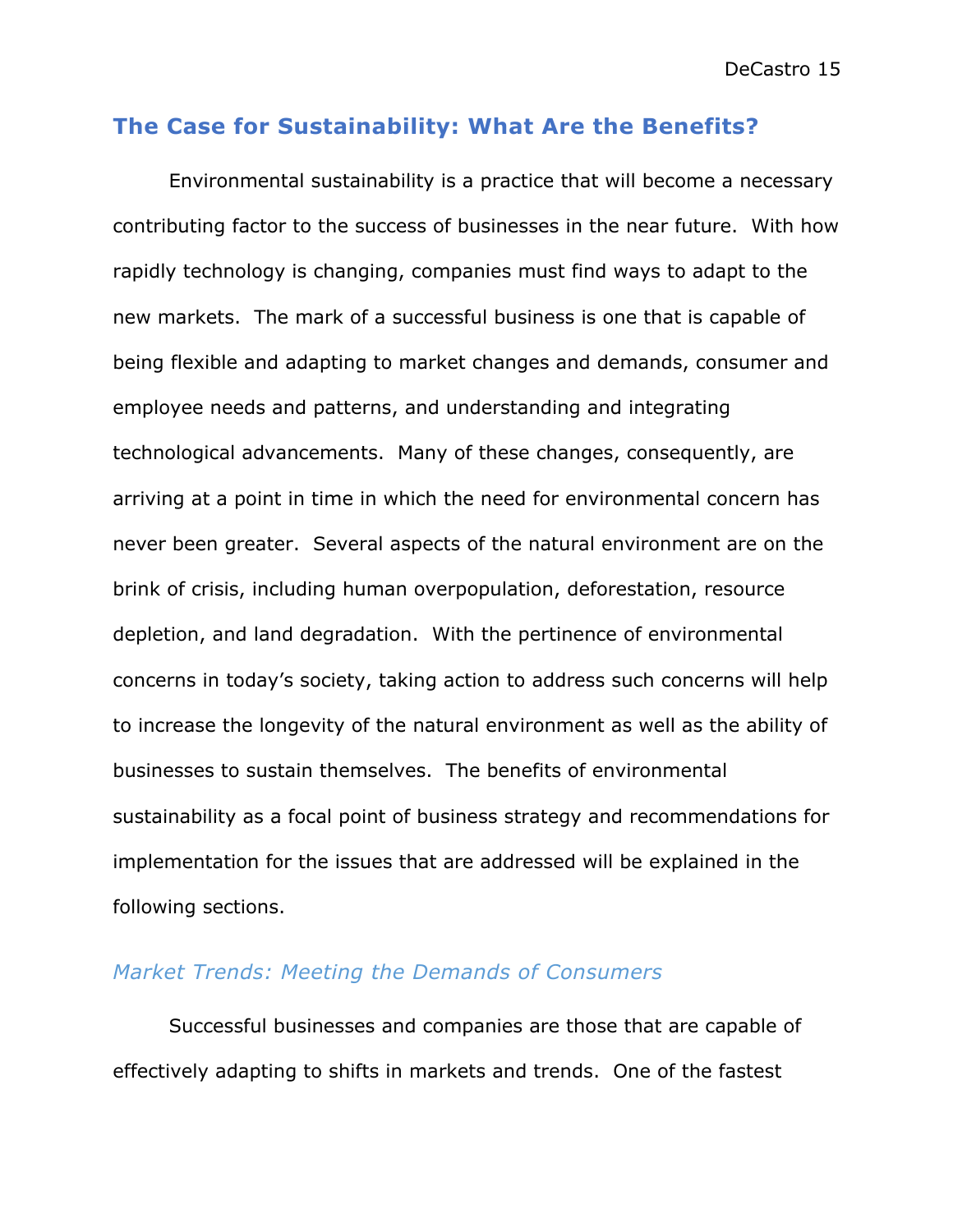growing market changes is the movement towards green consumption. While no form of consumption of products can be entirely "green" since everything someone buys, uses, and discards ultimately ends up as a waste product, the potential to buy products that minimize environmental impacts is present. In a study conducted by Kanchanapibul, Lacka, Wang, and Chan (2013), consumers have taken a more environmentally aware route when determining what products to purchase. Several sources, including access to media and academic knowledge, appear to be the greatest influencing factors in people who take environmental consideration prior to a purchase. In order for a business to excel and remain on par or ahead of competition, it must be able to effectively react to market demands like the call for sustainable innovation.

Businesses can take several steps to assure that they have progressed their technology to coincide with the more widespread environmental ideologies that have begun influencing consumerism. Another study conducted by Josephine Pickett-Baker and Ritsuko Ozaki found that consumers have expressed disappointment in the green marketing effort (2008). Pushing forth the concept of sustainability in marketing campaigns would further entice customers in a market where sustainability and environmental efforts are legitimate concerns to customers. However, marketing for sustainability creates more harm than good if done either ineffectively or untruthfully. With green marketing to appease consumers,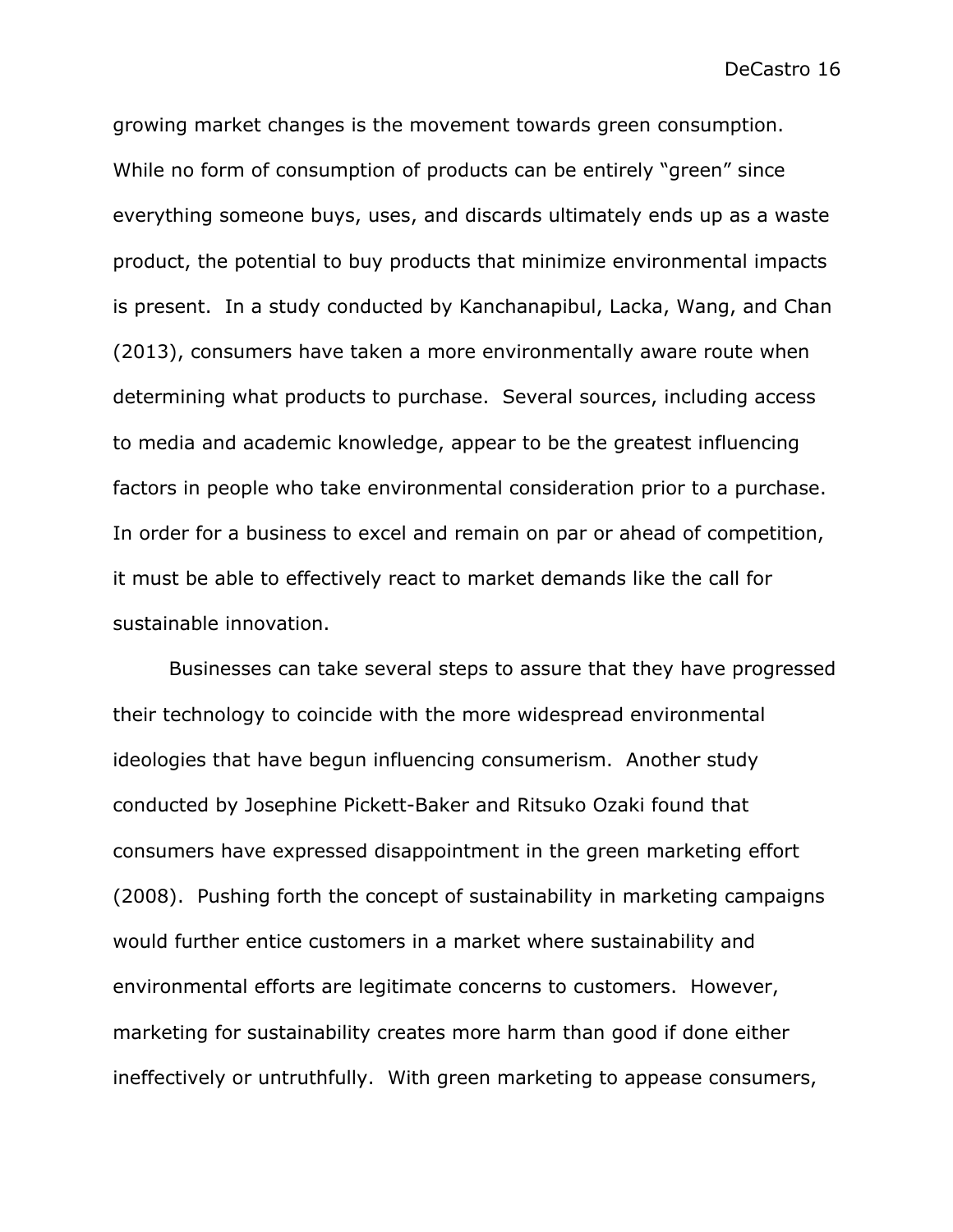businesses should incorporate the idea of "transparency." A company that is transparent with its customers and employees, according to a survey from *Forbes* (Lipman, 2013), creates a greater sense of trust. Employees that feel confident in their management's openness with practices, missions, and values are more likely to want to work hard and effectively. If customers are able to see that companies have strong ethical values, especially with environmental concerns rising, customer faithfulness would be increased and thus be more prone to giving their business to these transparent, environmentally-aware companies.

#### Case Study: Nike, Inc.

Nike, Inc. is one of the world's leading shoe and sneaker providers. This company is known for its infamous logo, the "Nike swoosh." Being a globally recognized company, Nike has clearly maintained an effective business strategy since its founding in 1964. However, the world-renowned shoe company has not had its successful history without facing public backlash. Campaigning and protesting against the company came from the Nike consumers because of poor ethical and environmental practices. As Simon Birch wrote for *The Guardian* (2012), "With the campaign scoring a direct hit on Nike's bottom line, the corporation today operates with an openness and transparency that would have been unthinkable 20 years ago." The severe backlash that the famous shoe company was faced with sparked significant operational changes that have appeased customers while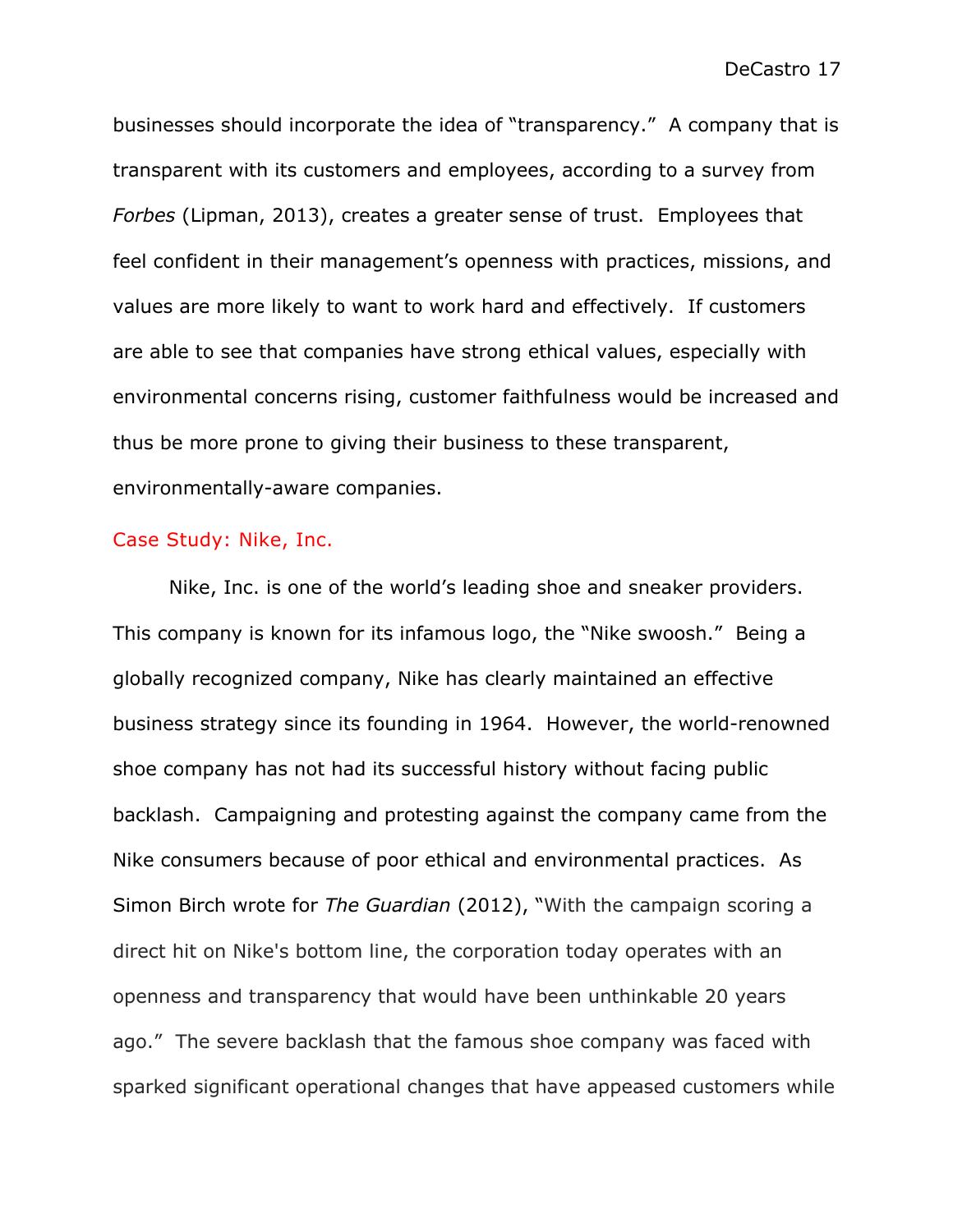also led to great improvement ethically and environmentally. Technology has been enhanced so that Nike was able to begin recycling more of its shoes and reducing its waste. In doing so, the company has begun making more of its shoes from older materials and refining used materials to reuse. Nike had also, in response to the backlash, written a plan in order to reduce both the use of toxic chemicals and reducing toxic waste in waterways and workshops around the world. The company also has been uploading their Sustainable Business Reports in recent years to their public website, allowing customers to view the progress that has been made thus far and what goals will be attacked in the near future. Nike is a clear example of how being transparent with customers, adapting to market demands with respect to sustainability, and making use of technological possibilities can enhance a company's public image and strengthen its foothold for both environmental and business sustainability.

### *Energy Consumption: Renew with New Technology*

The consumption of energy is one of the most environmentally straining practices that has come since the Industrial Revolution. According to the Environmental Protection Agency (2017), twenty-nine percent and twenty-one percent of greenhouse gas emissions in 2015 came from electricity production and industry, respectively. The relevance of greenhouse gas emissions is that these emissions are the waste products of energy consumption. By these statistics, half of all greenhouse gas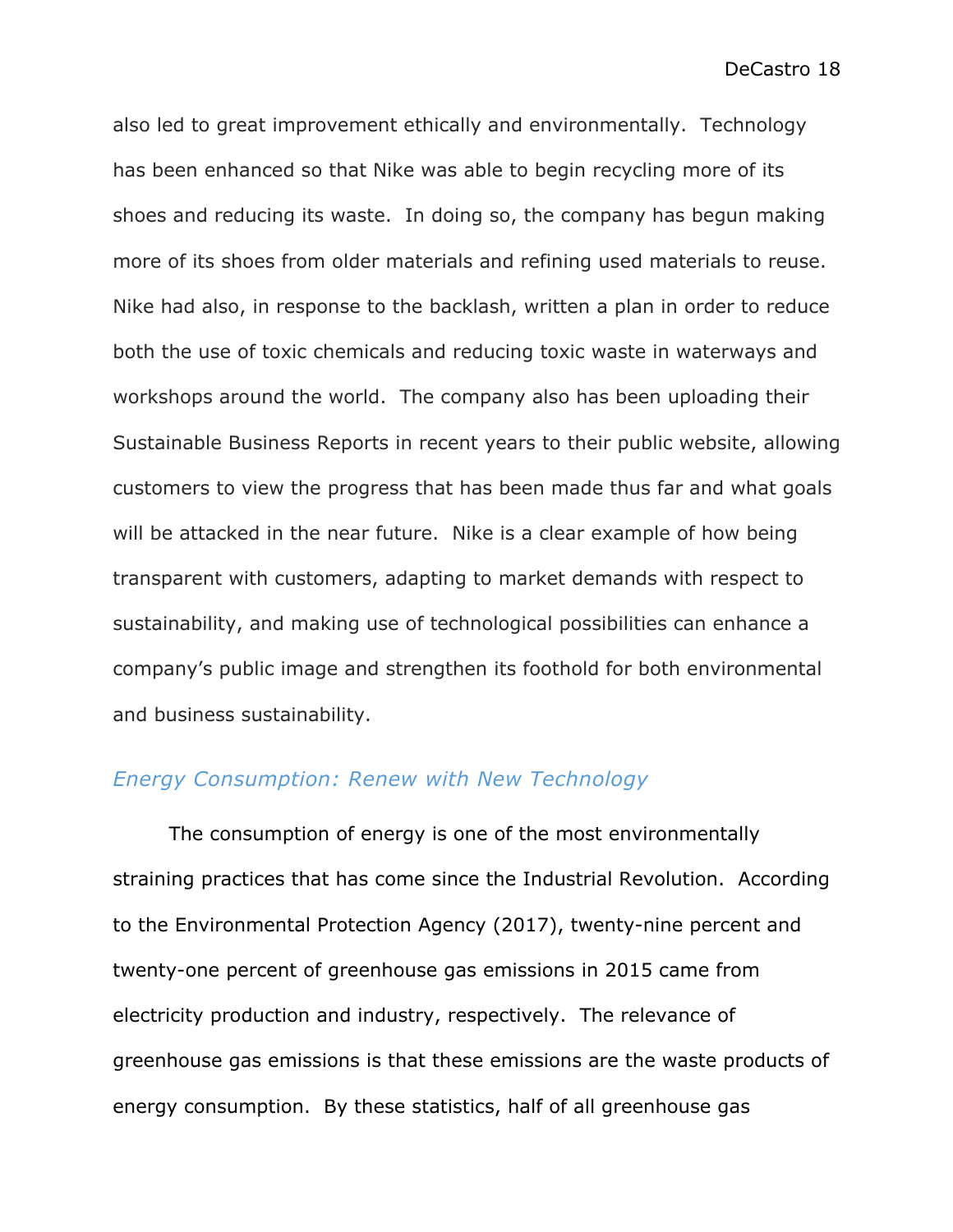emissions in 2015 came from electricity production and industry. Of the energy used for generating electricity, two-thirds of it was done using fossil fuels. A direct correlation exists between greenhouse gas emissions and the consumption of energy. In order to reduce pollution to the atmosphere, reducing energy consumption and utilizing alternative energy methods are the most effective means of doing so. Reducing pollution makes sense both environmentally and economically, since it alleviates strain and damage done to the environment and saves money by being more cost-effective in terms of individual savings and expenses by other agencies to address environmental impacts. Technological achievements have made this current era in human history the peak of renewable energy.

Renewable energy may come in several forms. The design of Earth has created a multitude of opportunities for harnessing energy. Two of the most widespread shifts to renewable energy have been solar and wind power. Solar power converts sunlight to usable energy, including electricity, while wind power converts wind to usable energy all the same. These two factors of Earth are often overlooked as natural resources, but for the foreseeable future, the sun and wind are two resources that will be renewable for millions of years to come. The daunting aspect of these forms of energy, aside from the major infrastructure change that takes place to establish solar and wind energy sources, is the initial cost. The upfront cost of solar and wind energy is certainly not a cheap expense. However, the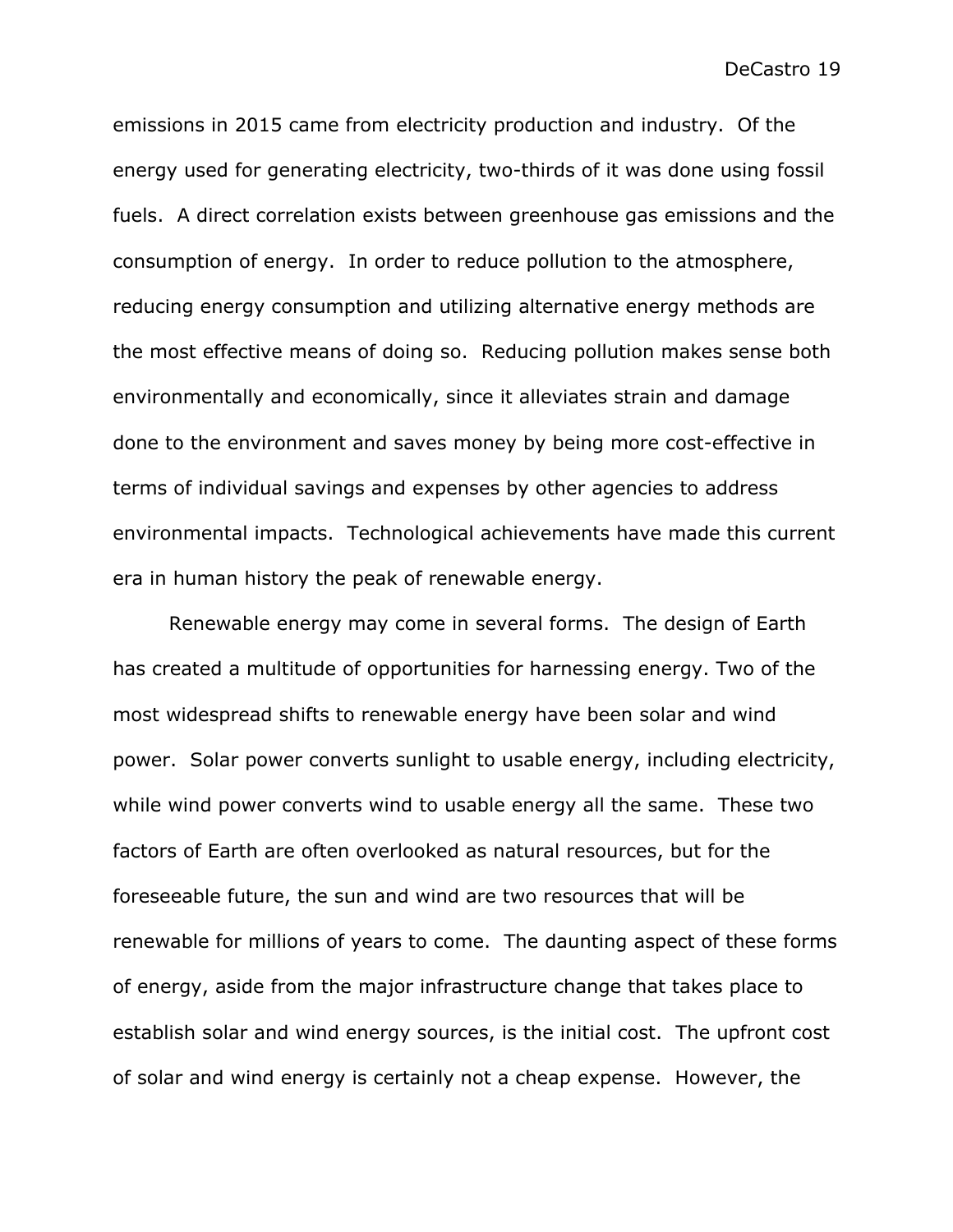cost of such energies has decreased as the technology has improved and increased their efficiencies. The cost of installing solar panels varies depending upon several factors, including size of the panels and type of building using the energy like homes, parking garages, or office buildings. Wind energy can be harnessed by wind turbines. These turbines, much like solar panels, have advanced their technologies to increase in efficiency and ultimately decrease in price. Wind power, as explained by "Lazard's Levelized Cost of Energy Analysis" (2016), may cost anywhere between \$14 and \$62 per kilowatt hour, while solar energy ranges between \$68 and \$193 per kilowatt hour for solar commercial and industrial use. The cost of solar has decreased to  $1/150^{th}$  of its 1970's rates and wind energy has doubled in consumption four times, as Tom Randall wrote (2016). While fossil fuel prices have also been slowly declining, both the availability and demand for fossil fuels and the size of the industry has been decreasing. Such financial and technological advancements in the solar and wind energy businesses open the path for businesses to get ahead in the route to finding alternative energy sources.

#### Case Study: Target

The use of solar energy has captured the investment of several of the largest companies in the United States. Target has just recently taken the lead as the American company that generates more solar power than any other company according to information from the Solar Energy Industries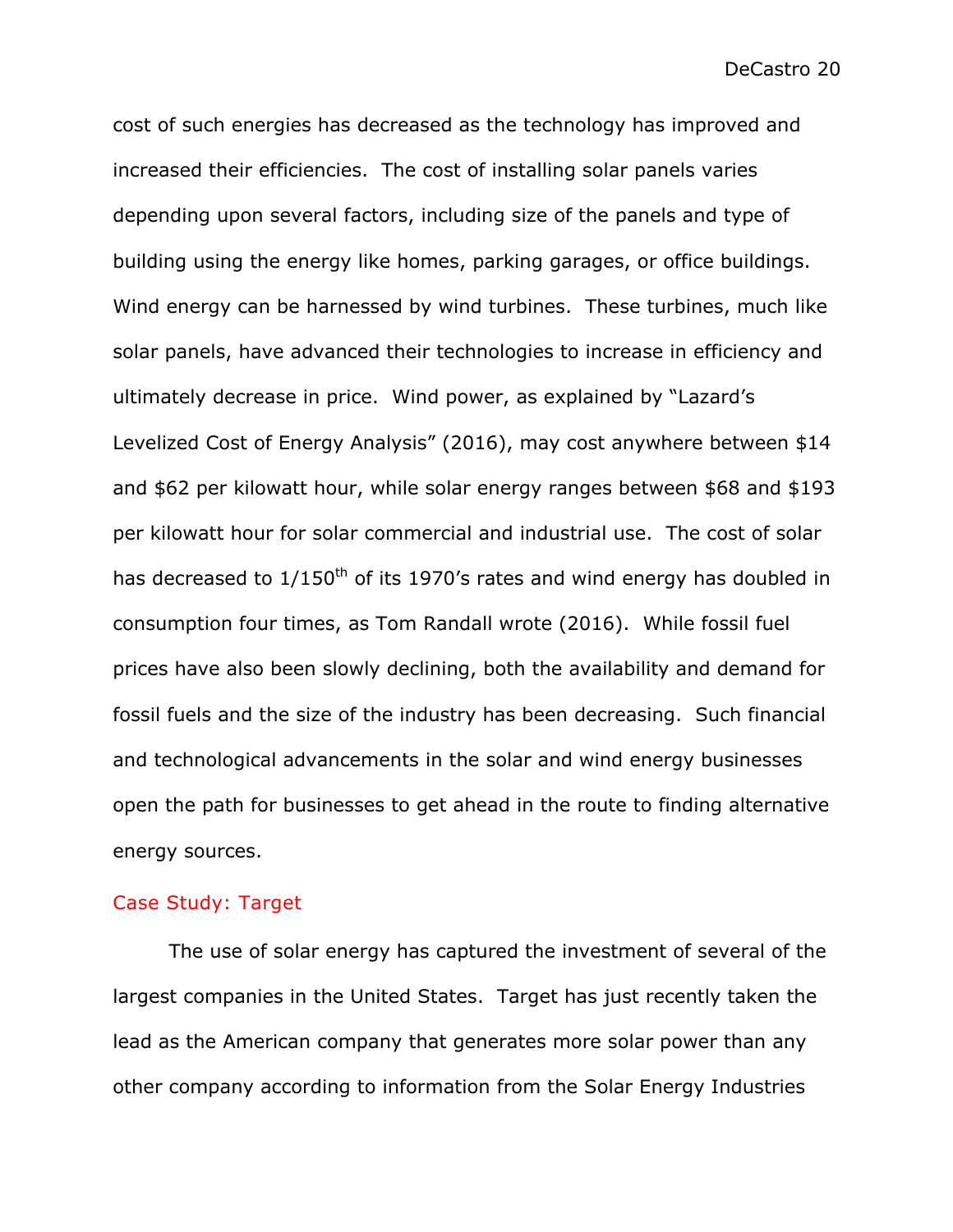Association (Fehrenbacher, 2016). Major companies, including Apple, IKEA, and competitor and runner-up in on-site solar energy production Walmart, have been implementing solar energy at greater rates in order to become more environmentally conscious as well as to save money in the long-term. Target is one of these companies that has recognized the true value of solar energy. The lower cost of solar panel installation in recent years has made a more compelling case for switching to alternative energy. While the initial cost of converting to alternative energy may be steep, the long-term savings that a company, like Target, will experience outweighs this upfront cost. With seventy megawatts of solar energy installed in 2016, Target has nearly doubled the amount of solar energy to 147 megawatts at 300 of its installations. Although some companies or managers may argue that the initial cost of solar energy can be dissuading, powerful companies like Target have seen that the benefits of this energy source will continue to be a more practical investment than consistently having to buy energy from an outside source. The technology behind solar energy has greatly improved, and other companies should follow Target's lead to utilize sustainable energy sources.

## *Resource Conservation: Continuing Production*

Conserving resources is possible in multiple forms. One of the most commonly sought after means of resource conservation, and often most misunderstood, is recycling. Recycling itself can be done in several ways. However, what is seen as recycling is leaving plastic, glass, and paper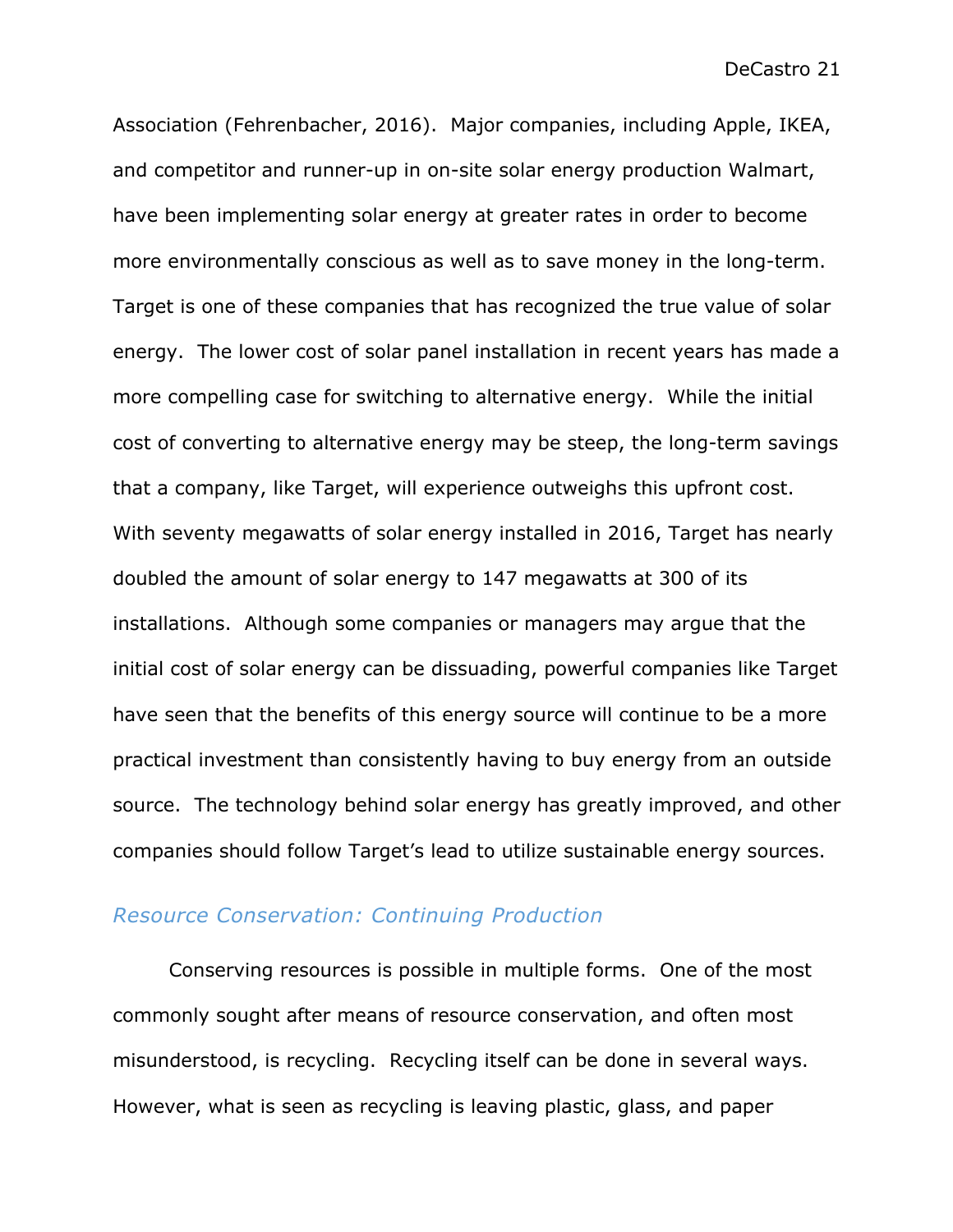materials in a separate barrel on the curb for waste pickup which all gets taken to facilities that sort them for eventual reuse in other products. While curbside recycling certainly is useful in reducing consumption of these reusable resources, many products, especially electronics, batteries, and textiles, cannot be treated with curbside recycling. The capacity for standard recycling centers has not been reached to take in such products in non-sort recycling, so these products must be brought to specific centers for sorting and breakdown for reuse.

One popular practice that some companies have begun adopting is a take-back program. These types of programs occur when a company recycles old products by extracting as many reusable materials from them as possible. Not only does doing so prevent materials from entering landfills where they become pollutants, but companies can reduce the need to buy more resources when making products again. An example of a take-back program exploiting technological potential is Apple's "Liam," as highlighted by Ryan Whitwam (2016). Liam is a robot created specifically for disassembling iPhones to recapture the precious metals that allow it to function. In doing so, Apple can create savings both in terms of having to purchase resources as well as reduce its demand on the environment.

Sustainably sourceg consumption is another method in which to conserve resources. EcoVadis, a company that provides a collaborative for companies to assess the environmental and social performance of their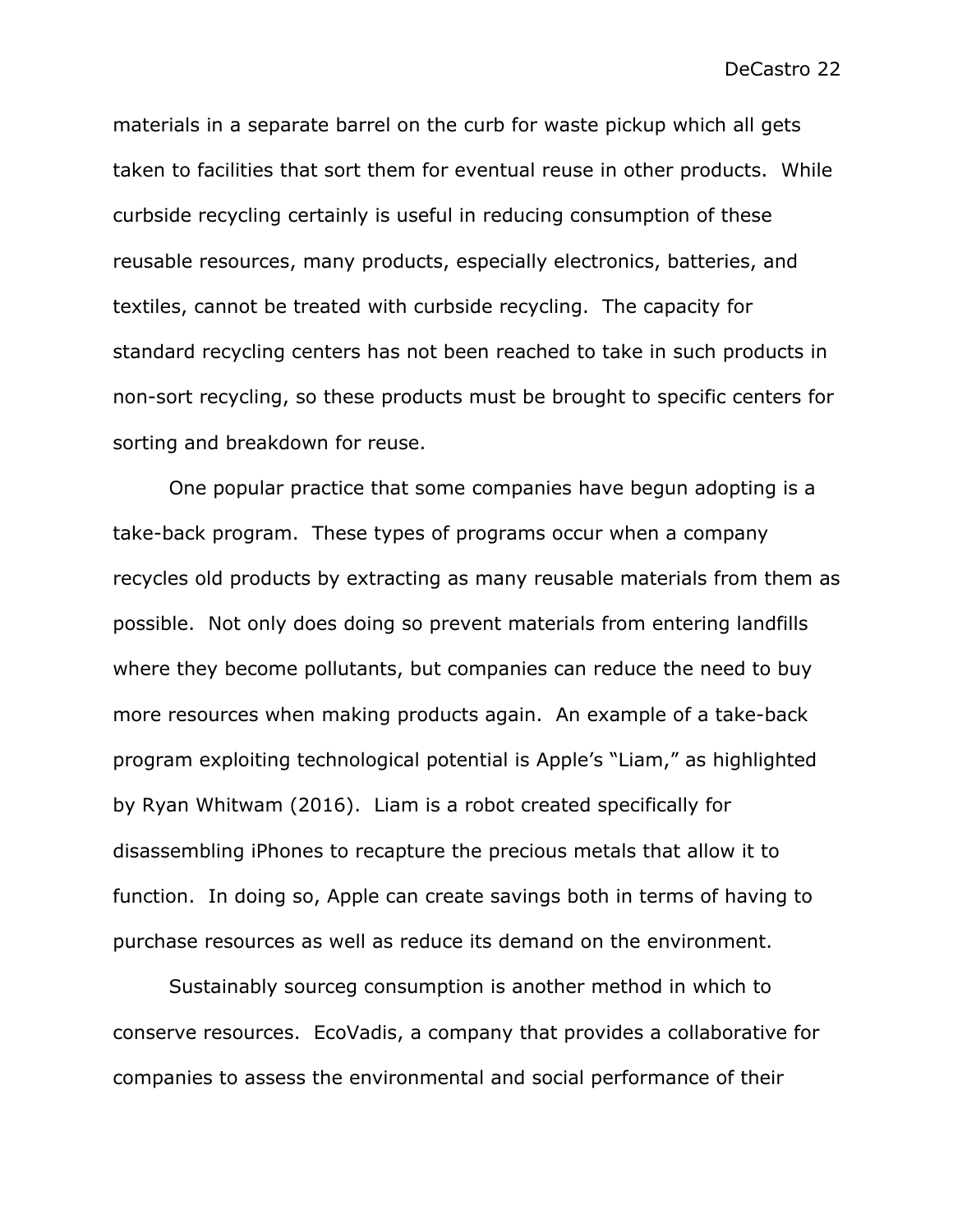global suppliers, defines sustainable sourcing as "the integration of social, ethical and environmental performance factors into the process of selecting suppliers" (2017). Should a company begin sustainable sourcing practices, purchasing will be done more sustainably, meaning that the processes of extracting materials would not actively remove the environment's ability to provide a service or resource. Sustainable sourcing, while most popular in the food industry, is an important concept for businesses to undertake in realms other than food. Since sustainability in its broadest sense is about longevity, sustainable sourcing provides businesses with the opportunity to use resources for longer periods of time and in manners that reduce environmental harm or degradation.

#### Case Study: Interface, Inc.

Every product that is consumed and used daily comes from natural resources. One carpet company's founder, the late Ray Anderson of Interface, Inc., gave a TED Talk describing sustainability in business (2009). He described himself as having transformed from "plunderer" to "recovering plunderer" by altering his company's course of action with regards to resource management. He went on to describe industrialization in the United States as the "take-make-waste" system, one in which resources are taken, converted into a usable and sellable product, then thrown away once the consumer has replaced it. He knew and understood that the carpet industry was one that relied heavily on resources like petroleum; however,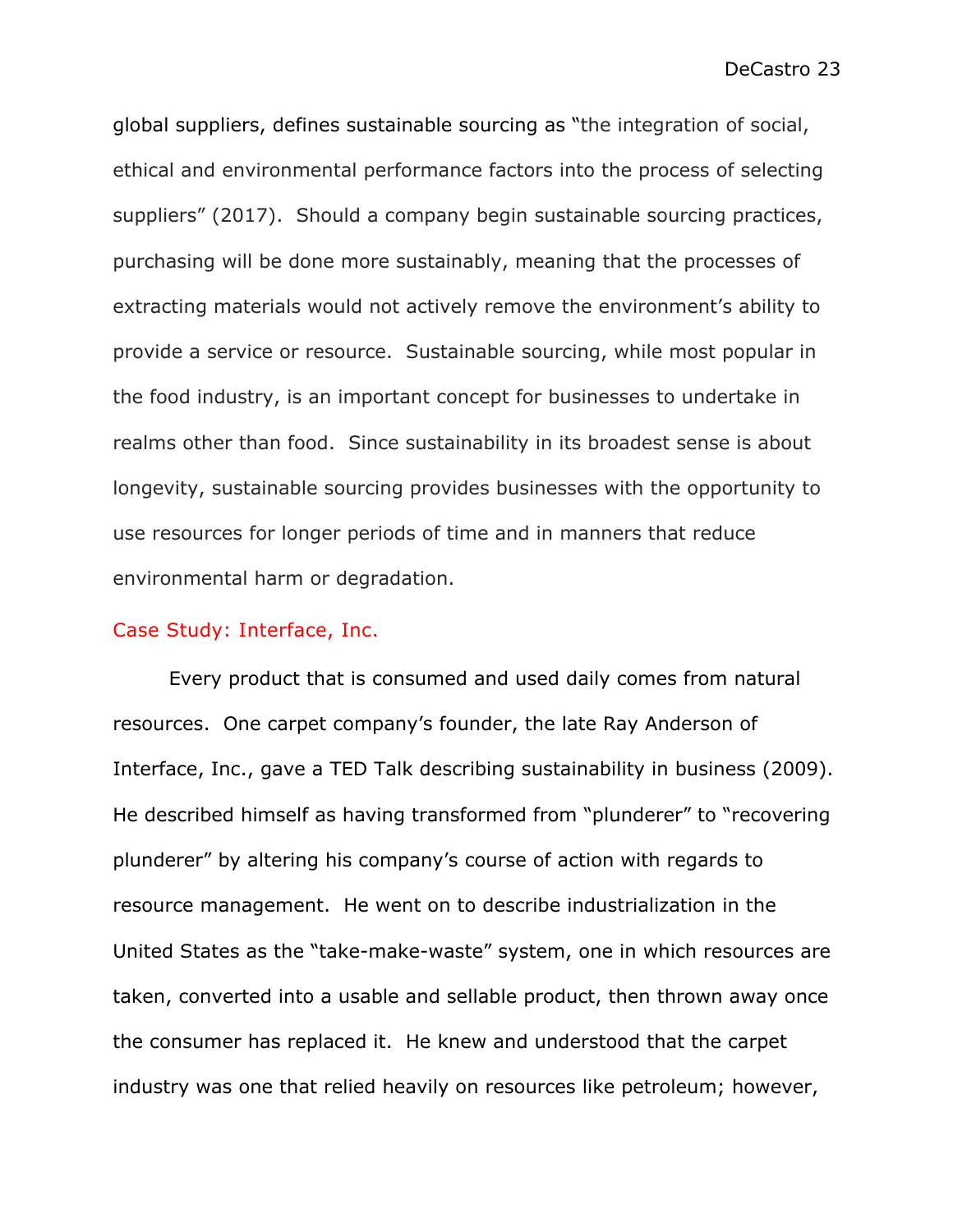he altered his company's policy to ensure that all resources were taken, used, and reused sustainably. Anderson embodied the meaning of sustainability, going as far as to recommend that "theft of our children's future" through unsustainable business practices be a crime. He believed that business and industry must be the leaders for sustainability. Some of the resource usage declines that Interface saw include decreasing fossil fuel use by sixty percent, water use by seventy-five percent for worldwide carpet tile and forty percent in broadloom carpets, and 148 million pounds of carpets being divested from landfills. Technological innovation at Interface has generated sustainable savings and substantially reduced its environmental impact. By cutting down its resource use without slowing production, Interface proved that reducing reliance on natural resources is an effective strategy to sustain both the environment and a business.

# *Overpopulation: Supplying a Growing Planet*

Overpopulation is one of the leading sources of environmental strain. With more people on the planet, a greater demand for resources will become more apparent. According to predictions from the United Nations (2015), based on current growth rates, the global population can be expected to reach 9.7 billion people by the year 2050. With 7.3 billion people currently inhabiting the planet and resource scarcity already prevalent, the projected sharp increase will only exacerbate these problems. Increased population is attributed to some phenomenal technological advancements, including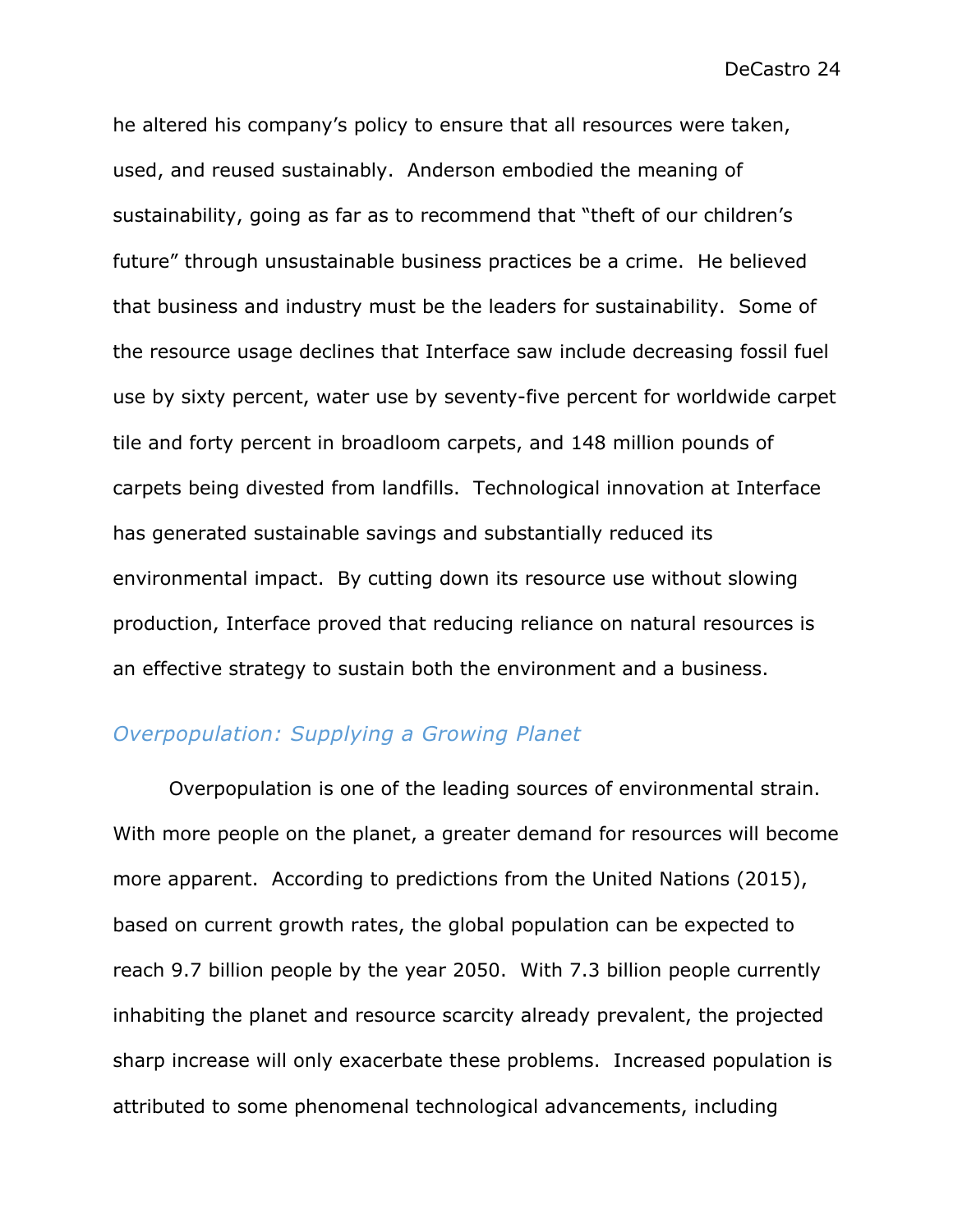better quality health care and discoveries in the medical world. However, the adaptation to this growing population by addressing environmental strain has lagged significantly behind. Overpopulation is an environmental issue that directly leads into resource conservation issues. Human welfare is the other most significant side effect from overpopulation. Not only is the environment being overdrawn from, but people are having less access than before to both natural and manmade resources than before. If businesses are to endure a rapidly growing population, they must learn to manage resources more sustainably and address the needs of this growing population.

#### Case Study: Qualcomm

Overpopulation places significant limitations to people in areas of the world where increasing population density is making a greater impact. In order to assist with such environmental and social strains, Qualcomm has created the Wireless Reach initiative to help people in underserved parts of the world (Dunn, 2017). The program's founder, Angela Baker, worked to create the wireless technology's public outreach program to deliver power and opportunity to people of lower socioeconomic status. In parts of the world like cities in India and Africa, population density has spiked in recent decades, creating limitations in the ability for people, especially the lower classes, to access fundamental services like health care, education, and public safety. However, by spreading the Wireless Reach program to forty-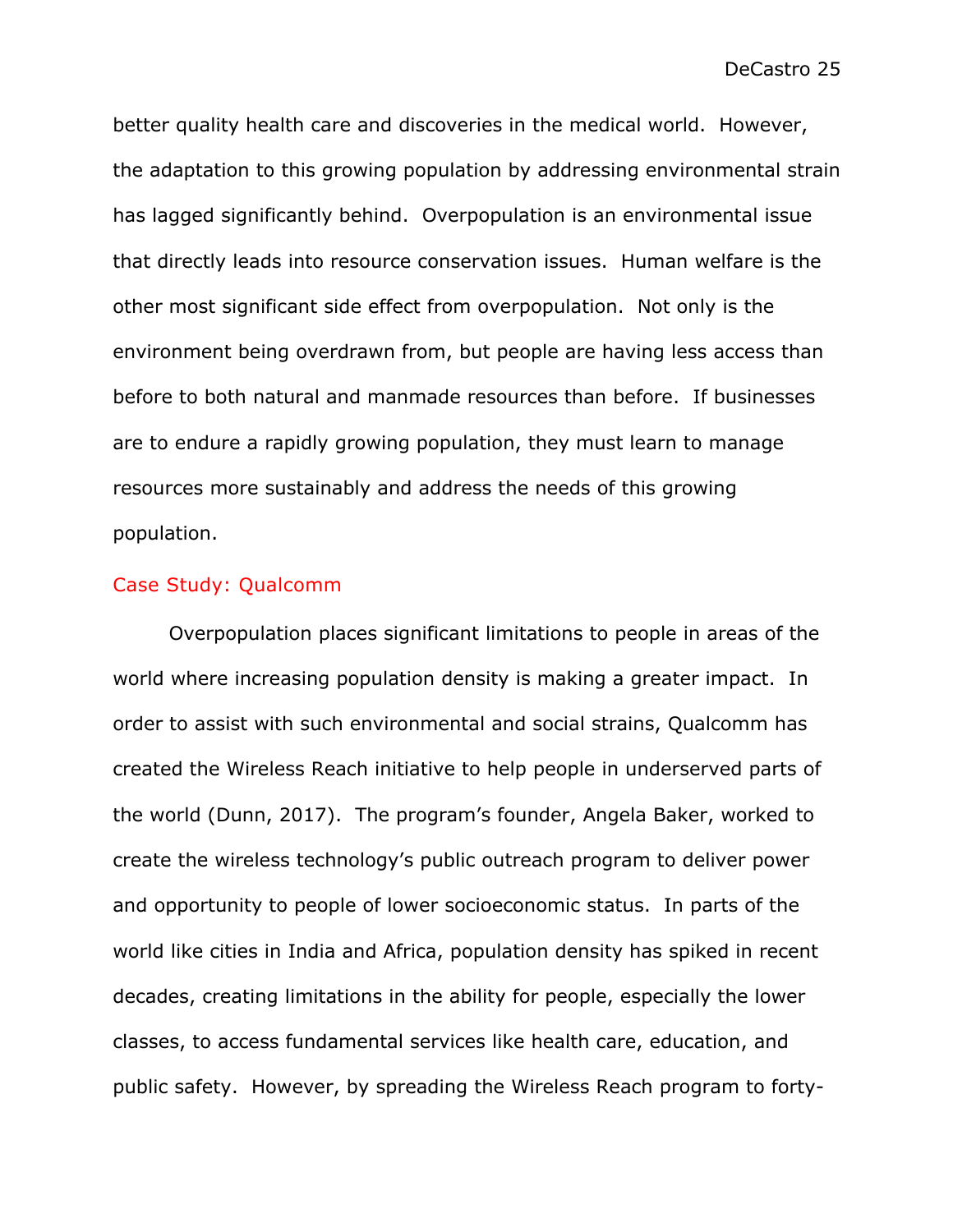six different countries, people affected by these projects can once again access these services while also learning about environmental sustainability. Helping to give people from around the world Internet access and the ability to use other necessary services in the modern world has reduced some of the negative effects from which people in overly populated areas suffer. This program especially empowers women, which is vital in population control. According to a study by Saurabh, Sarkar, and Pandey (2013), higher birth rates become more prevalent with lower literacy rates for women because they do not have as much information, or even access to it, about reproductive control. Programs like Wireless Reach look to empower women and impoverished communities by dismantling the barriers imposed by overpopulation. Wireless Reach from Qualcomm is a clear display that technological advancement in places in need can counter some environmental and social strains while also educating people about what can be done to prevent further damage.

#### *Social Consideration: Helping People and Business*

Implementing social consideration is an assured method for businesses to move towards environmental sustainability and become a more desirable company. A company that represents strong ethical values through social works and efforts can strengthen its status and increase its longevity in the eyes of stakeholders. Just as the newer generation of consumers is becoming more environmentally conscious (Kanchanapibul et al., 2013),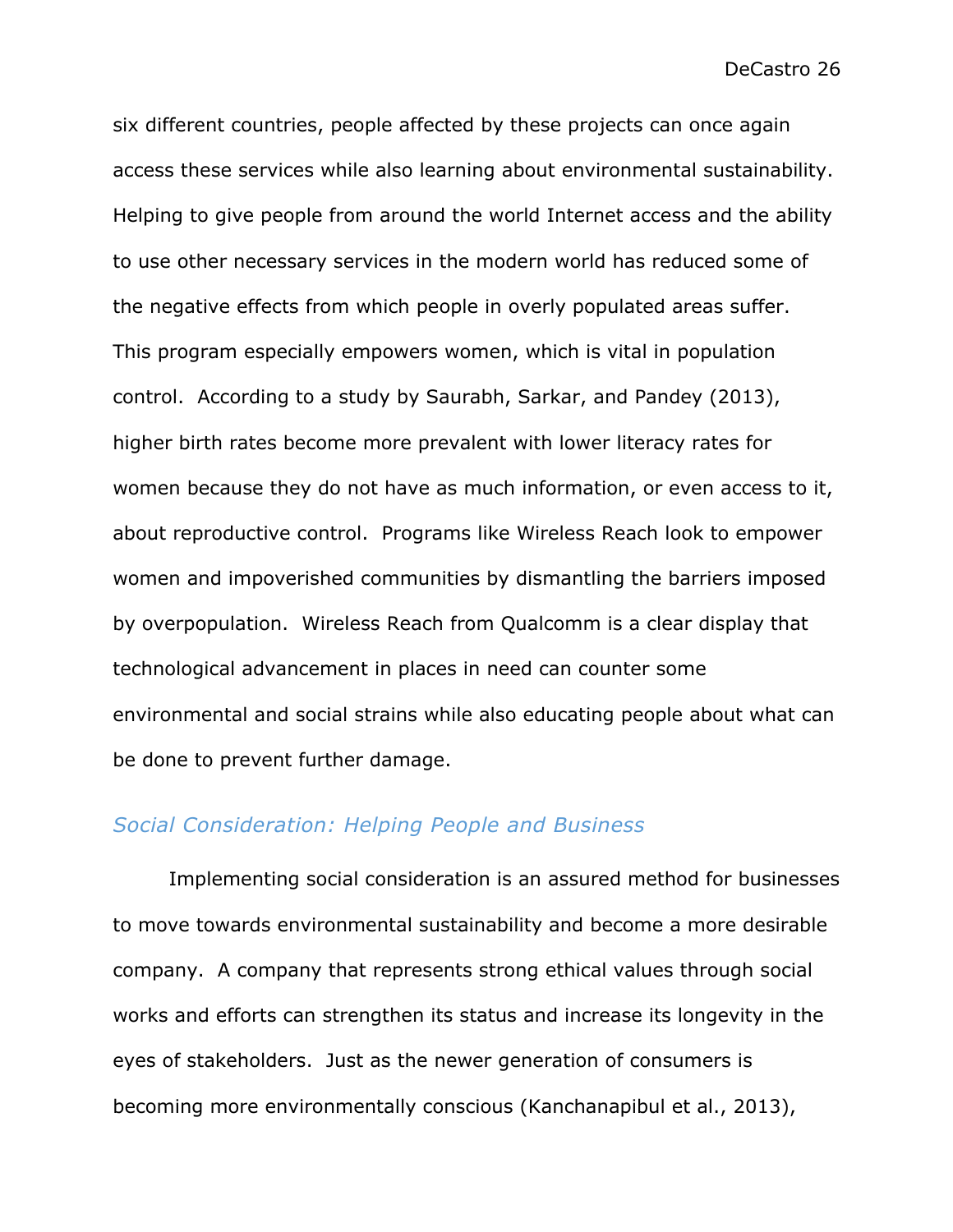businesses must understand the values that younger generations have regarding social programs and technological innovations. While technological advancements can benefit the developed countries and their consumers, such innovation can place heavy burden on underdeveloped and developing countries. One of the most detrimental effects of not being socially mindful is the result of electronic waste. Electronic waste, defined by the EPA and commonly known as "e-waste" (2017), consists of electronics that have reached the end of their useful life and have been discarded. Since e-waste cannot be easily recycled unless done by the company making a specific product, much of the e-waste is shipped overseas to underdeveloped and developing countries. Once overseas, this e-waste is usually burned by people working for abysmal wages that cannot support daily needs. The harmful effects that burning such chemicals are suffered both by the environment and the people directly involved. Social consideration in terms of e-waste could easily come from technological advancements, similar to the robot Apple uses to disassemble iPhones.

The raw materials that are used to make every product must be extracted from somewhere. However, the manner in which resources are acquired is unsustainable both environmentally and socially. According to an infographic from Jeff Desjardins (2016), the United States is only a leading global supplier of a few specific raw materials, including fossil fuels like crude oil, petroleum, and coal, timber, and cotton. With so few commodities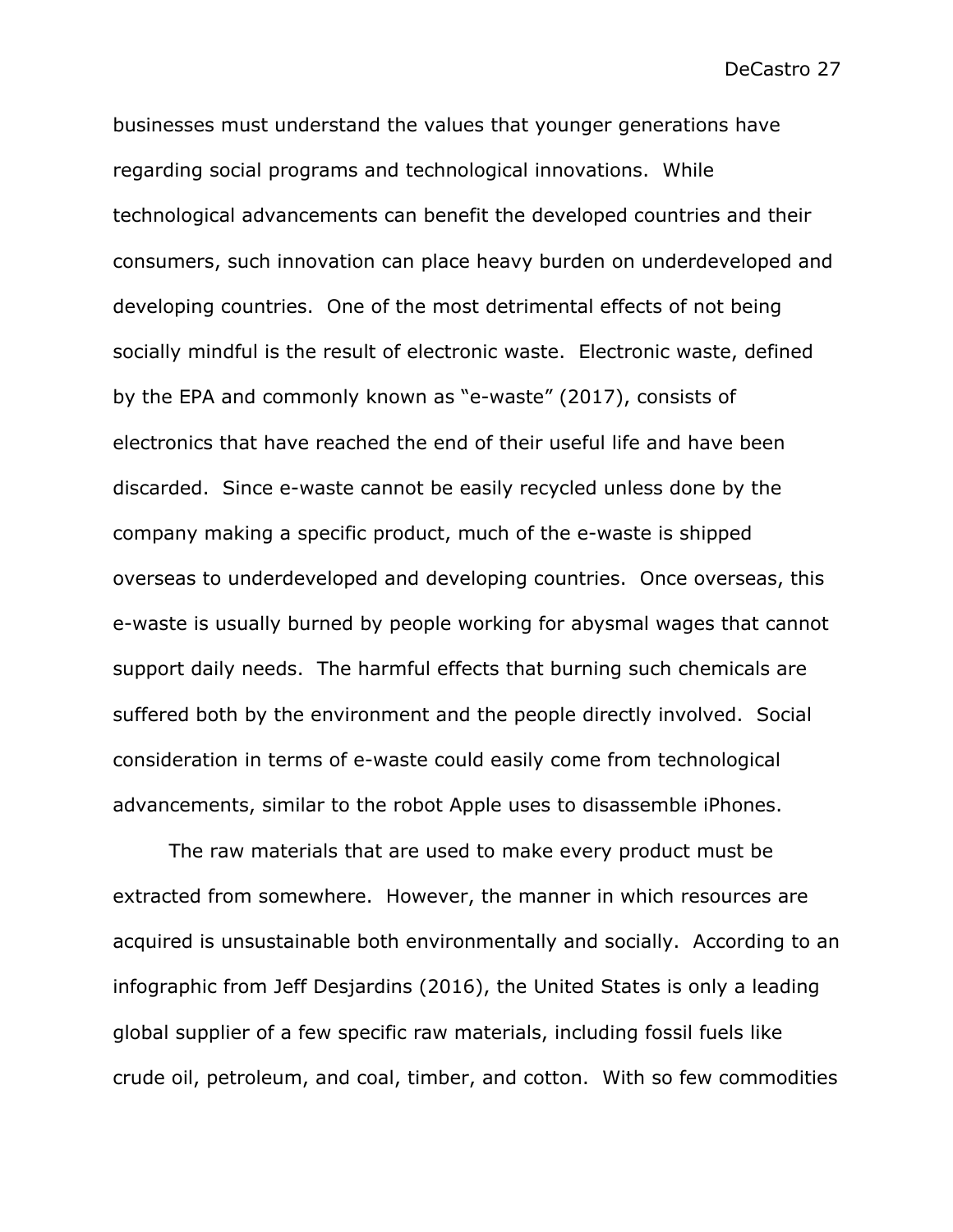that the United States is able to produce for itself, it must import most of its raw materials from other countries. The other countries on the infographic that are global leaders for certain materials include China, some Latin American countries, and some Middle Eastern countries, all of which are considered underdeveloped or developing. While the United States is highly developed, it relies on these lesser developed countries to supply the materials for products like computers and vehicles. A company or business becoming more socially considerate would permit the people working in these lesser developed countries to specialize and not work as laborers on behalf of a developed country. Not only would greater opportunities arise if businesses gave people more freedom in this instance, but practices like fair trade allow the workers to receive adequate compensation for their work as well as a better quality of life. If businesses could find alternatives to some of the raw materials that are used regularly, social equity would be a more achievable goal and ensure environmental, economic, and social sustainability.

#### Case Study: Issara

Exercising social consciousness in business is a practice that has proven to be profitable for businesses, suppliers, and the environment. One company that emphasizes social consideration is the designer bag manufacturer, Issara. Founder of Issara, which translates to "freedom" in Thai (Fox, 2016), Rosh Govindaraj aimed to combat the practice of "fast"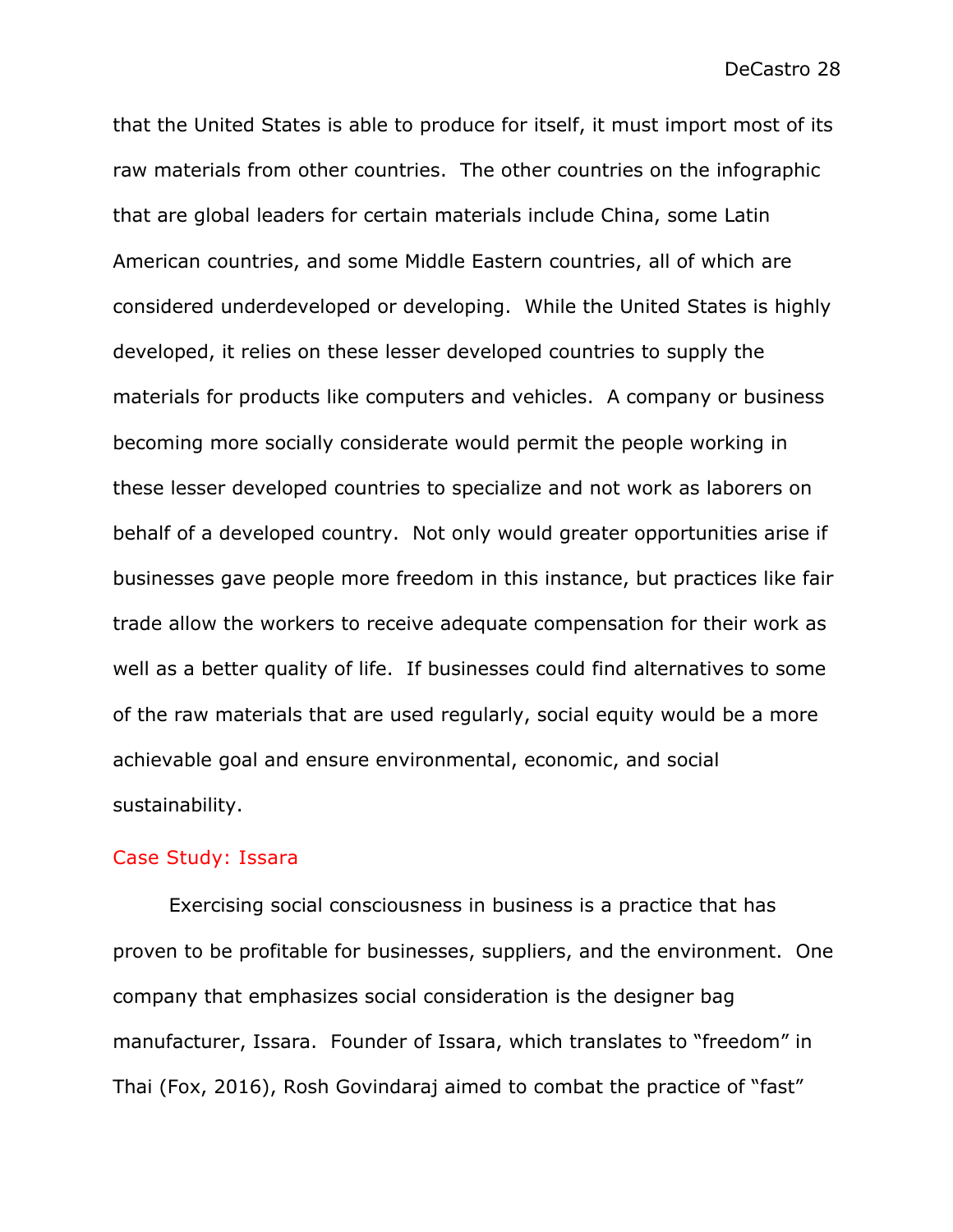fashion in which products were built to be obsolete with a short life span. Issara supplies luxurious leather bags that also are made surrounding the idea of social and environmental ethics. Govindaraj had experimented with different workshops throughout Asia and Java as well as leather suppliers. She chose New Zealand for the supplier of leather for the bags because of the high standards of animal welfare. Issara does not use any artificial chemicals and provides all of its workers, from cattle raisers to craftspeople making the bags by hand, substantial benefits for lesser developed areas including health insurance, family savings plans, living wages, and safe working environments. By revolving the missions and goals of Issara around sustainability and social concern while searching for the best technology to do so, Govindaraj has been able to successfully permeate a competitive market with a product that can contend other larger brands. Because of the emphasis on social and environmental concern, Issara is a company that can also sustain itself financially by having loyal, satisfied employees and continually aiming to make a positive impact in peoples' lives in lesser developed parts of the world.

# **Conclusion: Embrace Sustainability**

Sustainability has gained a significant foothold in American culture in recent years. Although climate change is the most debated topic in regards to sustainability and has become more of a political issue rather than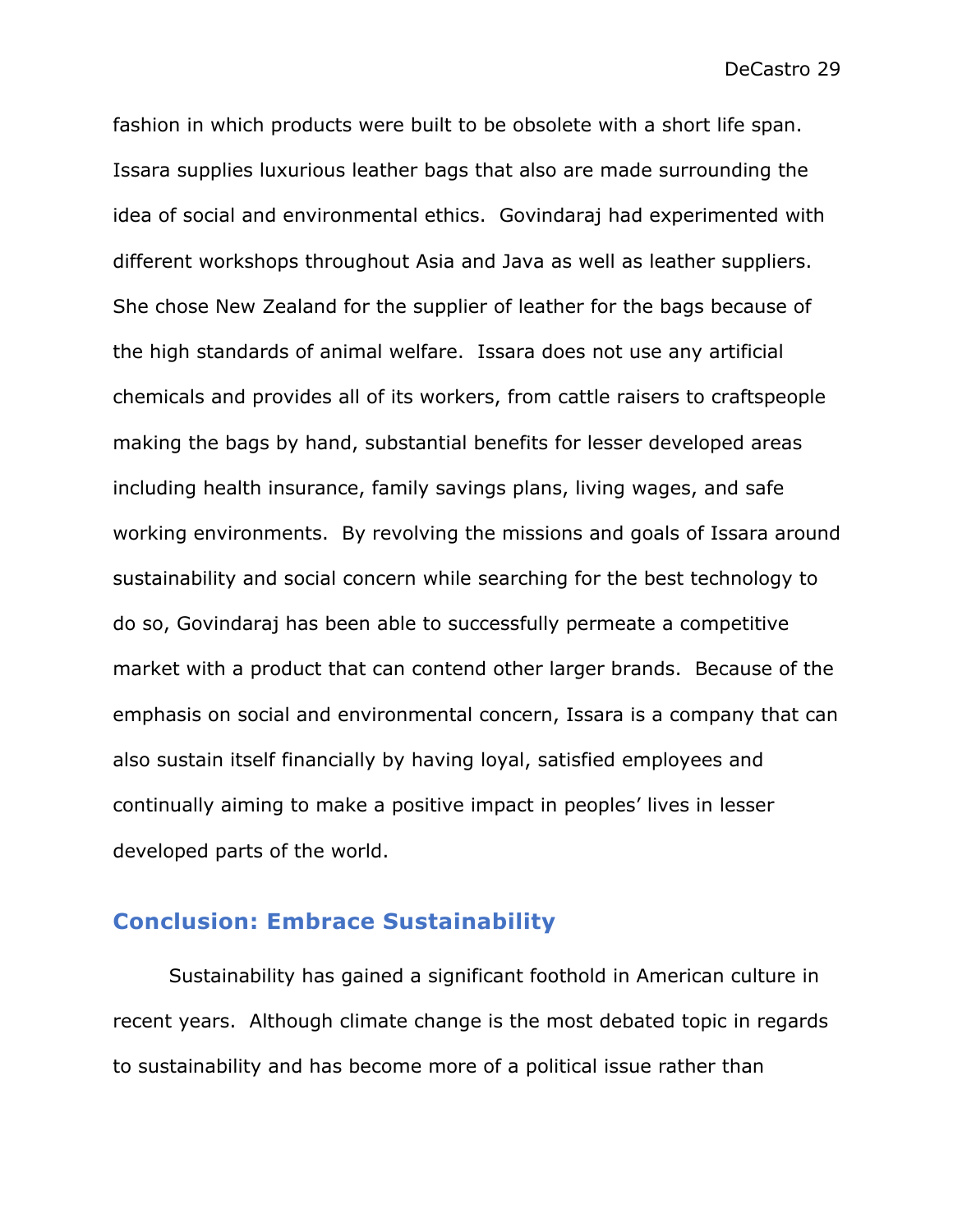scientific in popular culture, the argument that sustainability is a practical solution to many of the country's and planet's environmental strains has become relatively solidified. The potential for sustainability to generate success in many facets of society has never been greater. Technological innovations have created significant potential for environmental sustainability to make an actual difference.

Businesses are some entities that would benefit the most from adopting and practicing sustainable business practices. With how prevalent technology has become and how much emphasis is placed on innovation, businesses should incorporate sustainability into long-term goals, missions, and values. Sustainability does not benefit only the environment; people around the world, both those in developed countries like the United States and developing or underdeveloped countries like India and China, would reap the benefits of environmental sustainability. After all, the term "sustainability" is inherently anthropocentric since it concerns sustaining the planet's functionality for future generations of humans. As Ray Anderson said (2009), businesses and industry are the forces that must lead the rest of the planet out of the difficulties caused by environmental unsustainability. In order for business to continue succeeding in the distant future, sustainability should become a widely accepted and adopted practice. The availability of technology and its potential to truly help humanity and the environment has never been higher; the time has come to put it to use.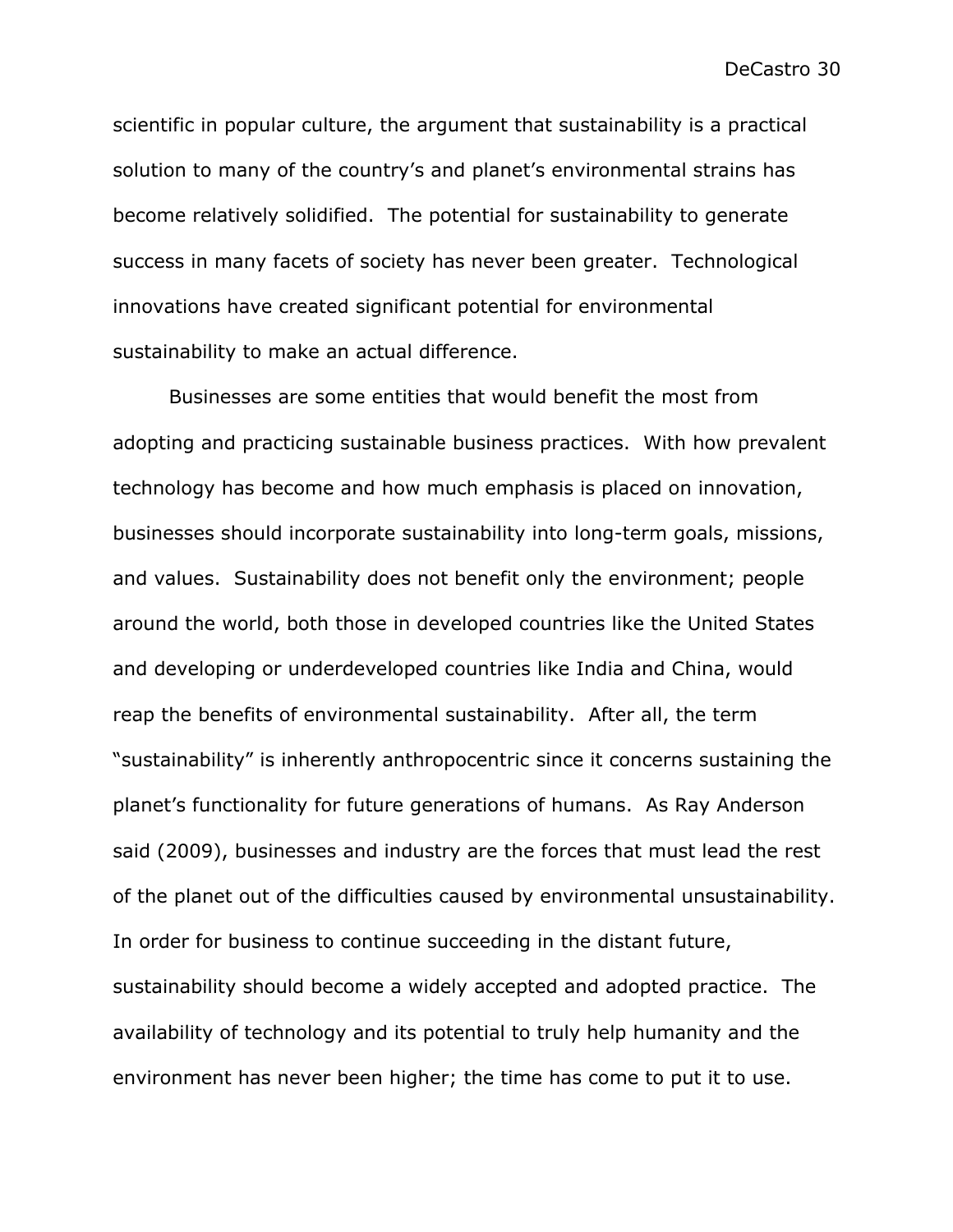# **References**

Anderson, R. (2009, May). The business logic of sustainability. Retrieved from https://www.ted.com/talks/ray\_anderson\_on\_the\_business\_logic\_of\_sustain ability?language=en

Birch, S. (2012, July 6). How activism forced Nike to change its ethical game. The Guardian. Retrieved from https://www.theguardian.com/environment/green-livingblog/2012/jul/06/activism-nike

Cleaning Up Electronic Waste (E-Waste). (2017, January 23). Retrieved from https://www.epa.gov/international-cooperation/cleaning-electronic-waste-ewaste

Desjardins, J. (2016, November 16). Infographic: Where Do Raw Materials Come From? Retrieved from http://www.visualcapitalist.com/where-do-rawmaterials-come-from/

Dunn, L. E. (2017, February 2). Women in Business Q&A: Angela Baker, Head, Qualcomm Wireless Reach. Huffington Post. Retrieved from http://www.huffingtonpost.com/entry/women-in-business-qa-angela-bakerhead-qualcomm\_us\_589344cde4b01a7d8e512b9d

Ecosystem Services. (n.d.). Retrieved from https://www.nwf.org/Wildlife/Wildlife-Conservation/Ecosystem-Services.aspx

EPA. (2017, April 14). Sources of Greenhouse Gas Emissions. Retrieved from https://www.epa.gov/ghgemissions/sources-greenhouse-gas-emissions

EPA's Report on the Environment. (2013). Retrieved from https://cfpub.epa.gov/roe/chapter/sustain/index.cfm

Fair Trade USA. (2017). What Is Fair Trade? Retrieved from http://fairtradeusa.org/

Fehrenbacher, K. (2016, October 19). These Are the U.S. Companies With the Most Solar Power. Fortune. Retrieved from http://fortune.com/2016/10/19/corporate-solar-target-walmart/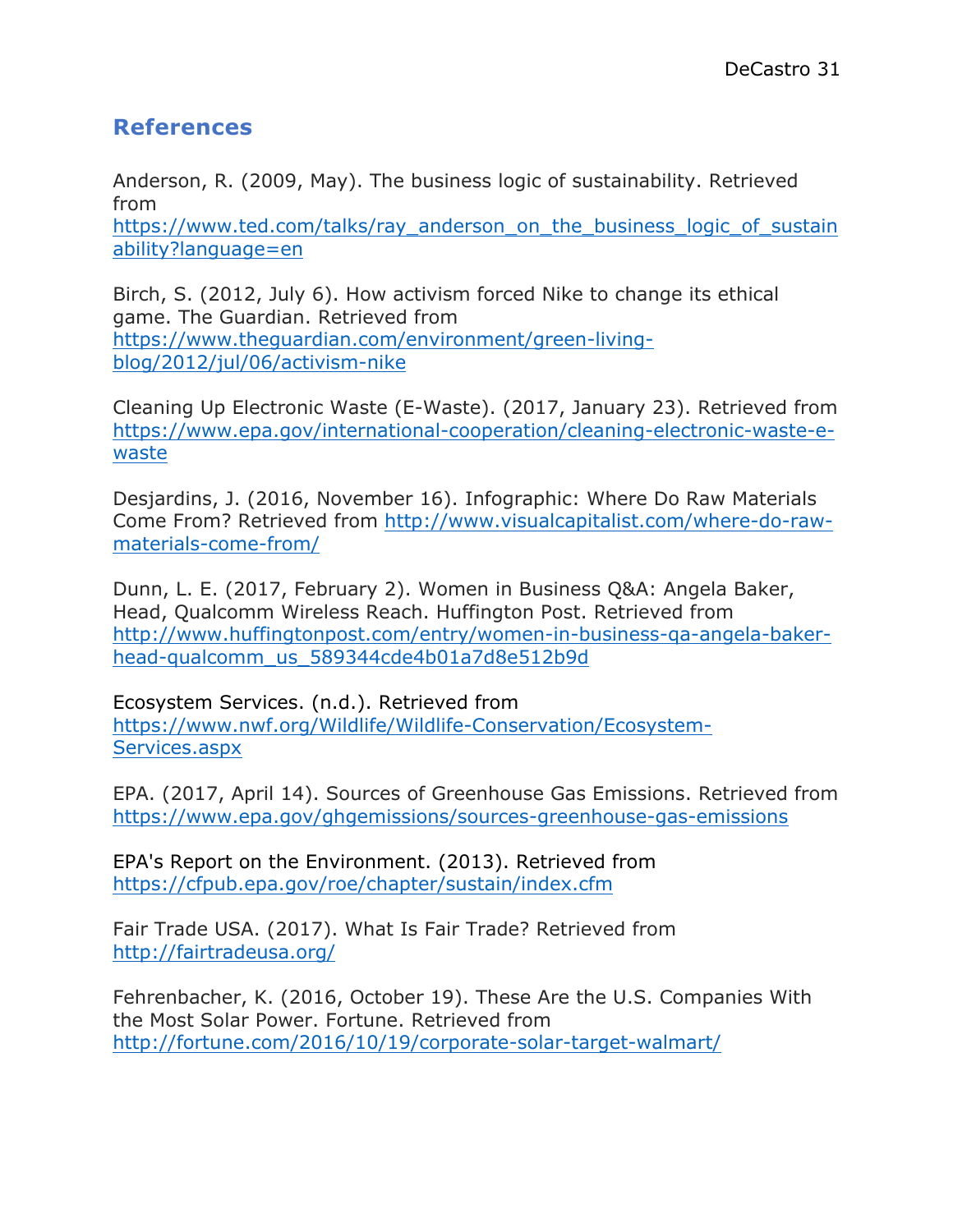Fox, M. (2016, October 4). This 27-Year-Old Woman Is Shaking Up The Fashion Industry With Affordable, Ethical Leather Goods. *Forbes*. Retrieved from https://www.forbes.com/sites/meimeifox/2016/10/04/shaking-up-thefashion-industry-with-affordable-ethical-leather-goods/#60539cb6b681

Global Exchange. (2011). Coffee in the Global Economy. Retrieved from http://www.globalexchange.org/fairtrade/coffee/faq

Kanchanapibul, M., Lacka, E., Wang, X., & Chan, H. (2013). An empirical investigation of green purchase behaviour among the young generation. Journal of Cleaner Production, 66, 528-536. Retrieved from http://www.sciencedirect.com/science/article/pii/S0959652613007737

Lazard's Levelized Cost of Energy Analysis - Version 10.0. (2016, December). Retrieved from https://www.lazard.com/media/438038/levelized-cost-of-energy-v100.pdf

Lipman, V. (2013, December 11). New Study Shows Transparency Isn't Just Good Ethics - It's Good Business. *Forbes*. Retrieved from https://www.forbes.com/sites/victorlipman/2013/12/11/new-study-showstransparency-isnt-just-good-ethics-its-good-business/#688b013c1b99.

Mark, J. J. (2014, April 15). Daily Life in Ancient Mesopotamia. Retrieved from http://www.ancient.eu/article/680/

Natural resource. (2013, July 4). Retrieved from http://www.newworldencyclopedia.org/entry/Natural\_resource

Pickett-Baker, J., & Ozaki, R. (2008). Pro-environmental products: marketing influence on consumer purchase decision. Journal of Consumer Marketing, 25(5), 281-293. Retrieved from http://www.emeraldinsight.com/doi/pdfplus/10.1108/07363760810890516

Randall, T. (2016, April 6). Wind and Solar Are Crushing Fossil Fuels. Bloomberg. Retrieved from https://www.bloomberg.com/news/articles/2016-04-06/wind-and-solar-arecrushing-fossil-fuels

Saurabh, S., Sarkar, S., & Pandey, D. K. (2013). Female Literacy Rate is a Better Predictor of Birth Rate and Infant Mortality Rate in India. Journal of Family Medicine and Primary Care, 2(4), 349-353. Retrieved from https://www.ncbi.nlm.nih.gov/pmc/articles/PMC4649870/.